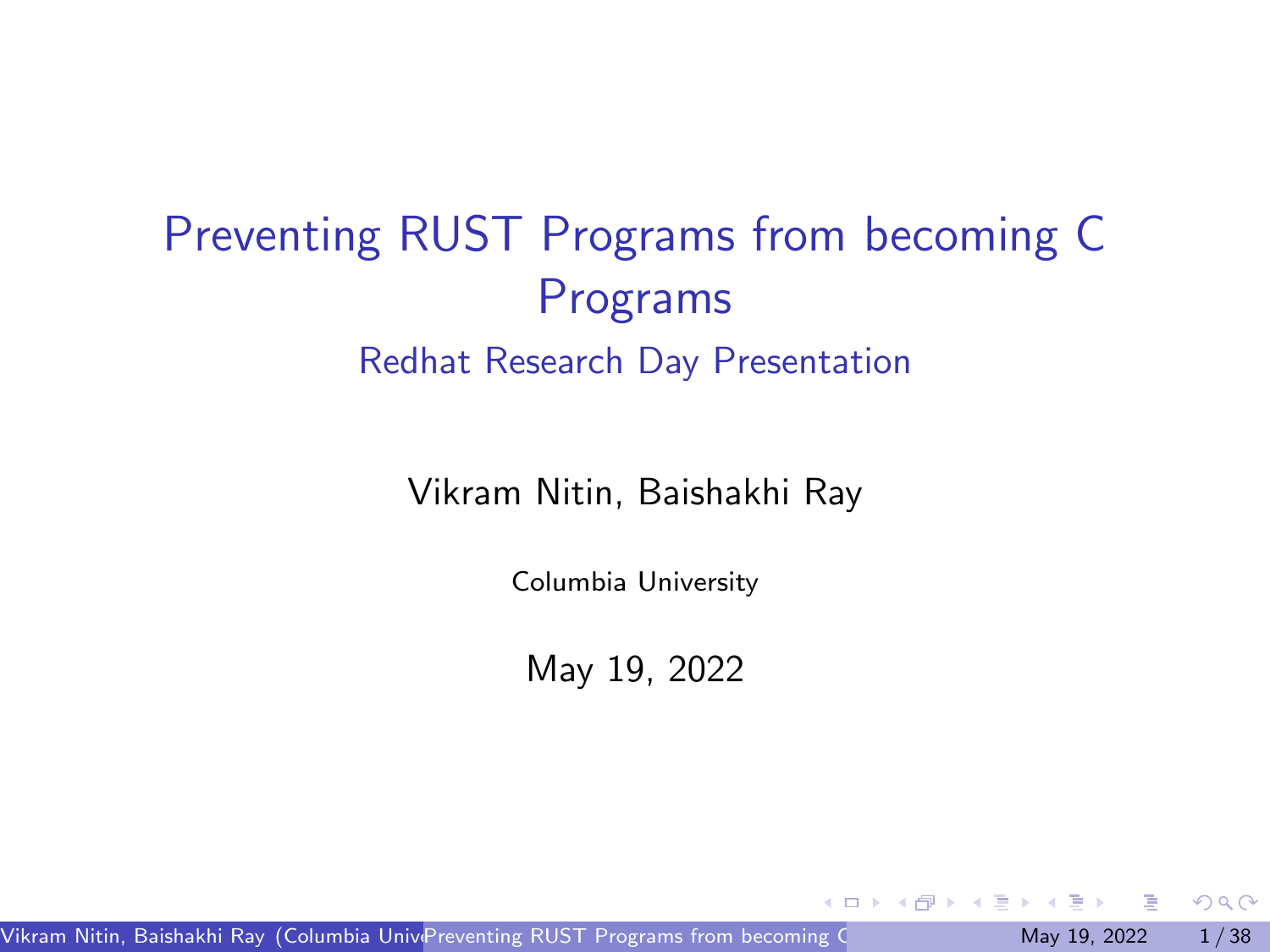<span id="page-1-0"></span>**Outline** 



- **[Features of RUST](#page-6-0)**
- **[Lifetime Annotation Bugs](#page-20-0)**
- [Algorithm to Detect Lifetime Bugs](#page-30-0)

4日下

 $QQ$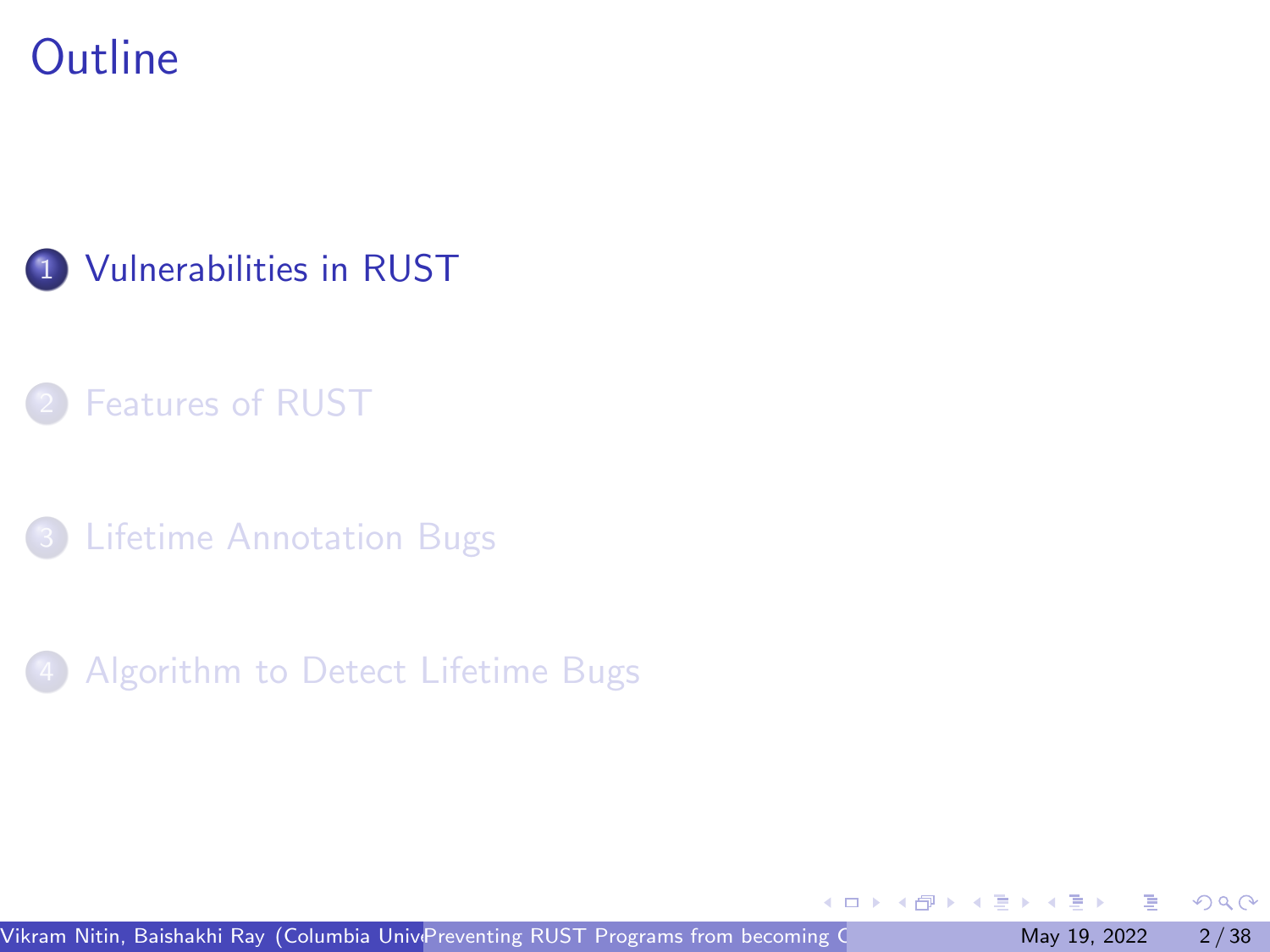# <span id="page-2-0"></span>Vulnerabilities in RUST

Use of unsafe

The percentage of packages using unsafe has not decreased significantly with time.  $1$ 



<sup>1</sup>Figure taken from <https://taesoo.kim/pubs/2021/bae:rudra.pdf>  $QQ$ Vikram Nitin, Baishakhi Ray (Columbia University) [Preventing RUST Programs from becoming C Programs](#page-0-0) May 19, 2022 3/38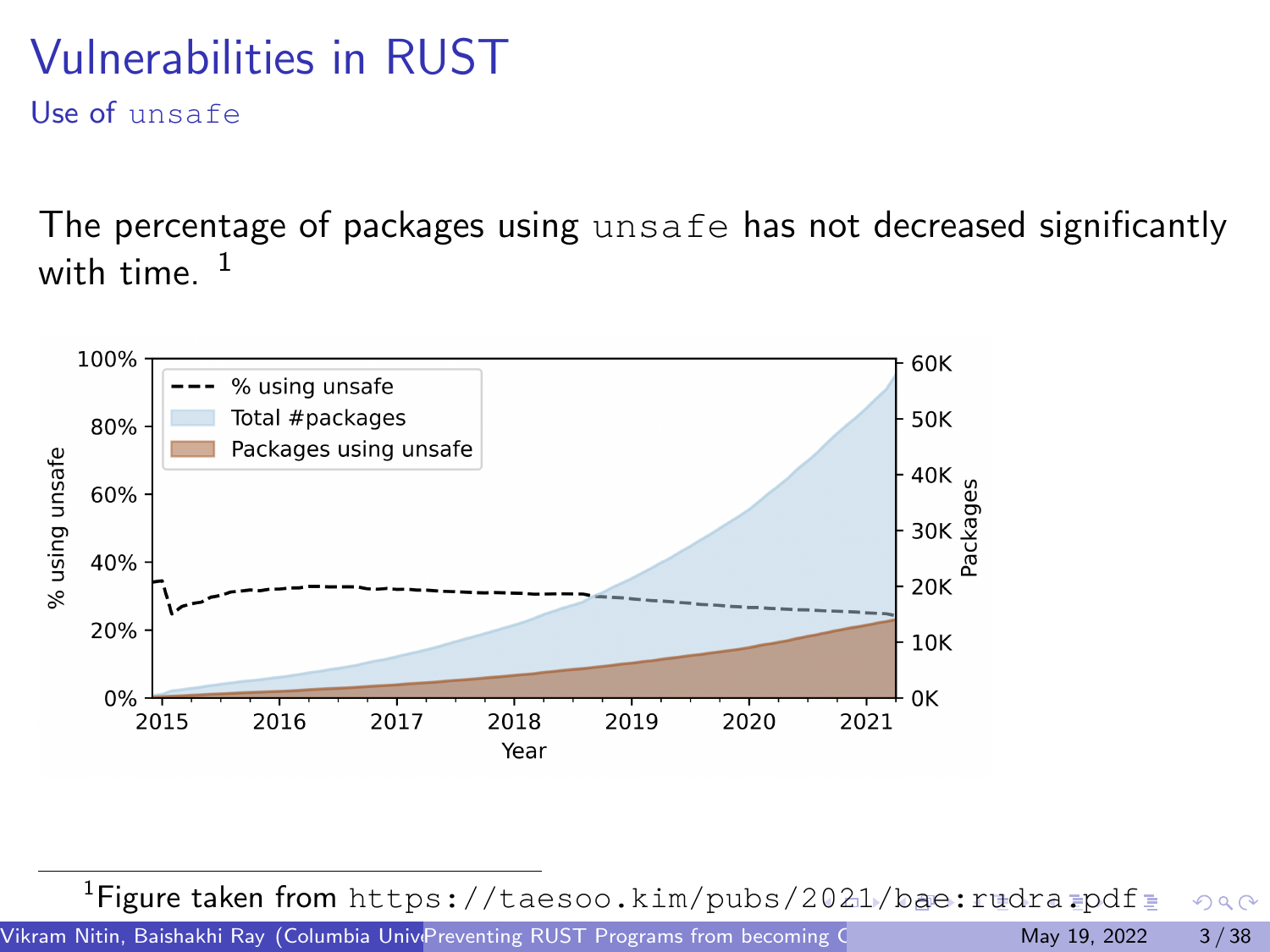<span id="page-3-0"></span>Vulnerabilities in RUST RUSTSEC Security Advisory Database <sup>2</sup>

Tracks security advisories filed against RUST packages (or "crates").

Number of advisories has been steadily growing :

- 2015: 1
- 2016: 6
- $\bullet$  2017: 8
- 2018: 26
- $\bullet$  2019: 40
- $\bullet$  2020: 165
- $\bullet$  2021: 141



<sup>2</sup><https://rustsec.org/advisories/>

Vikram Nitin, Baishakhi Ray (Columbia University) [Preventing RUST Programs from becoming C Programs](#page-0-0) May 19, 2022 4/38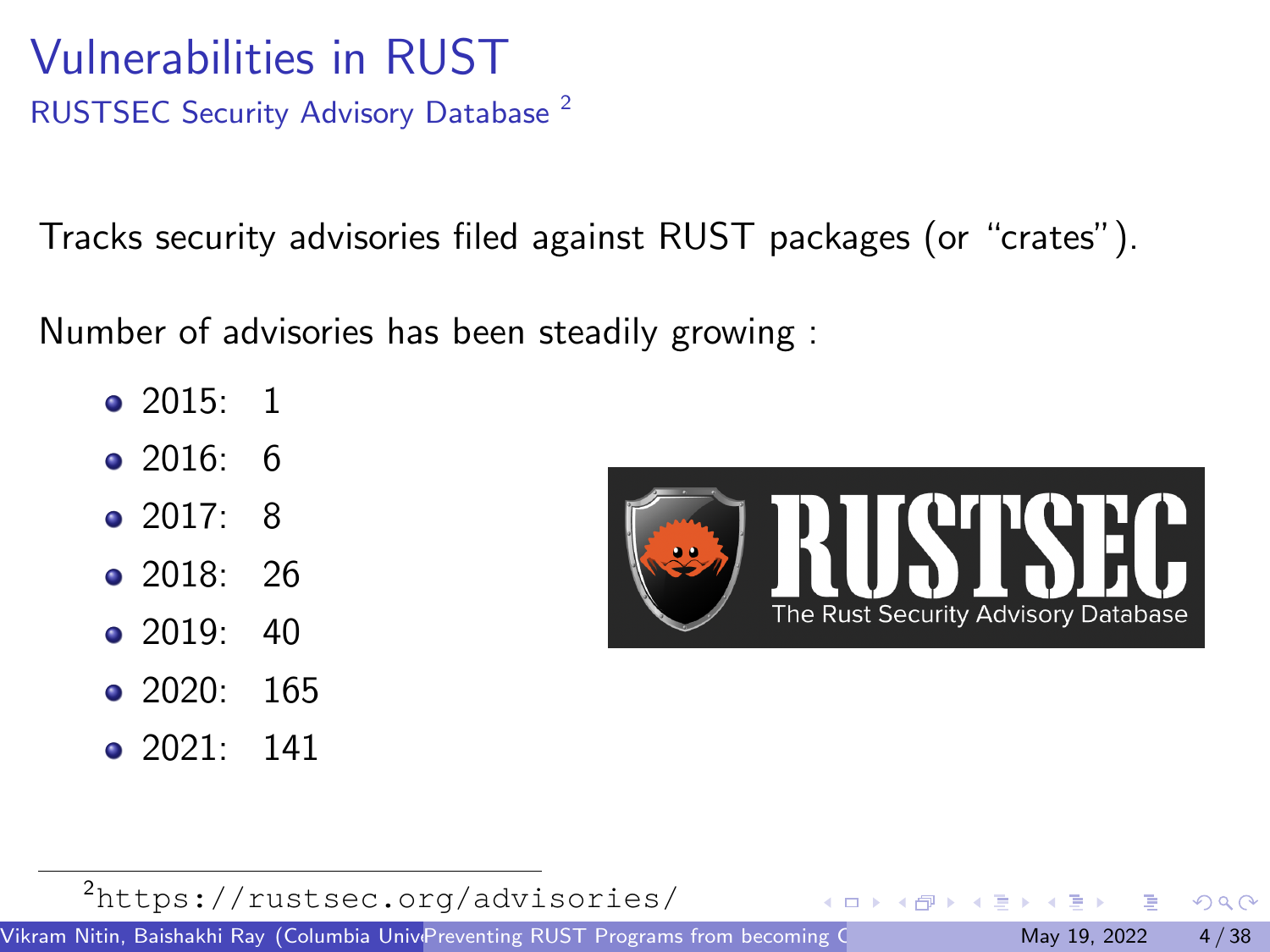# Vulnerabilities in RUST

Types of Vulnerabilities

We did an empirical study of 50 RUSTSEC advisories. Here are some of the types of vulnerabilities we found :



 $QQ$ 

イロト イ押 トイヨ トイヨト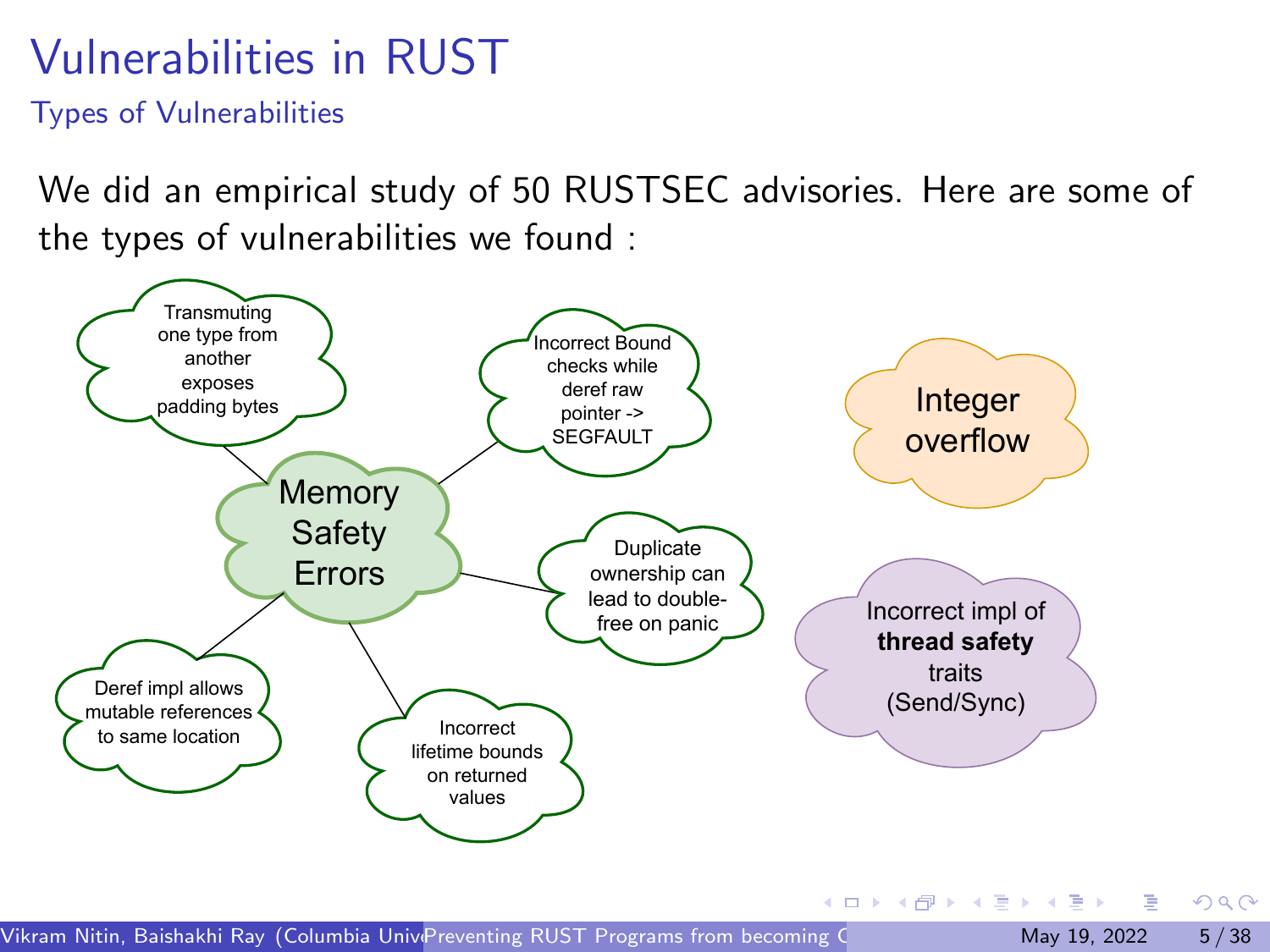# <span id="page-5-0"></span>Vulnerabilities in RUST

With all these vulnerabilities, a natural question is :

# Why use RUST?

The "pure" RUST language, without unsafe, provides very strong memory safety guarantees.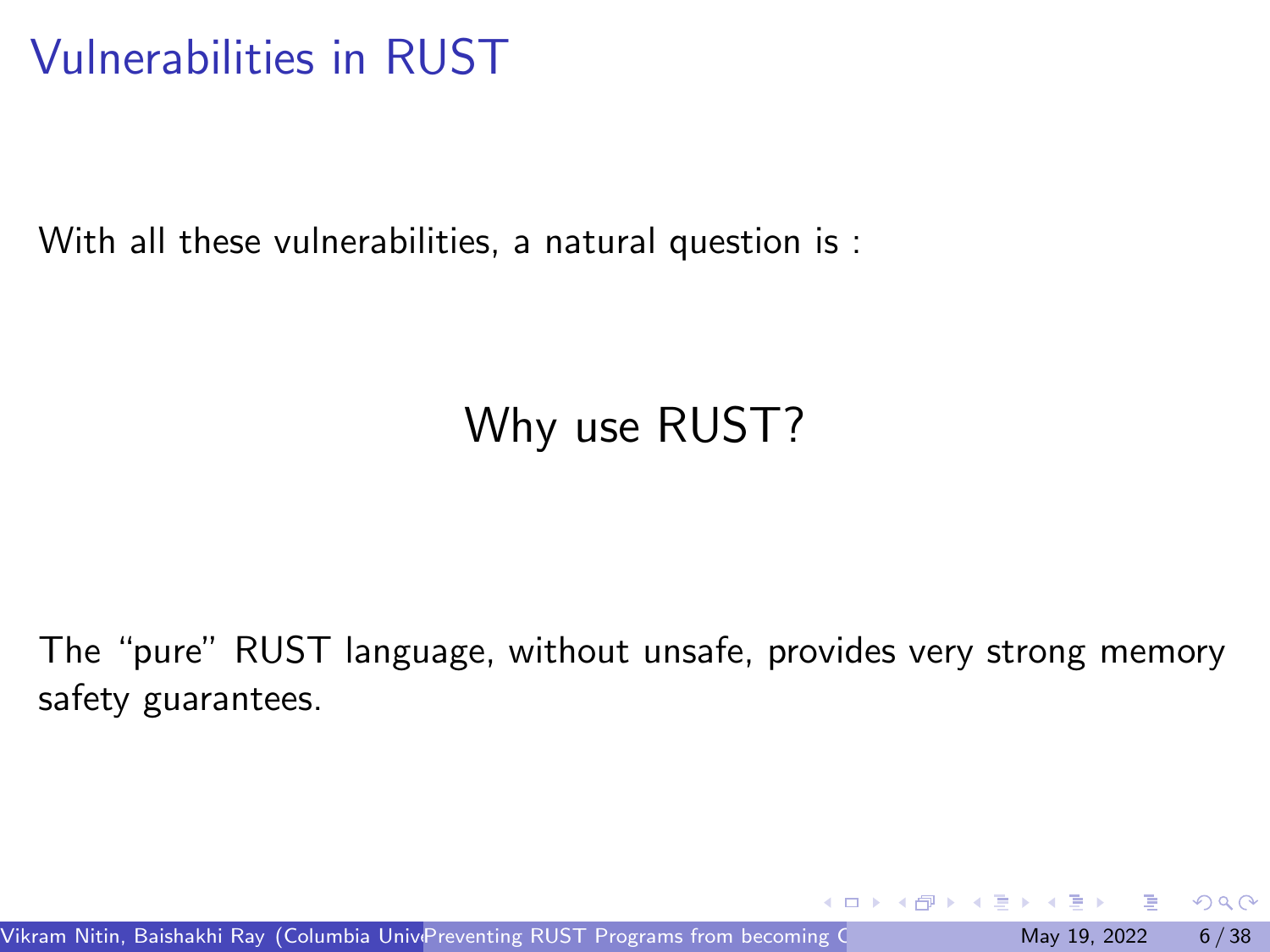## <span id="page-6-0"></span>**Outline**





**[Lifetime Annotation Bugs](#page-20-0)** 



4日下

 $QQ$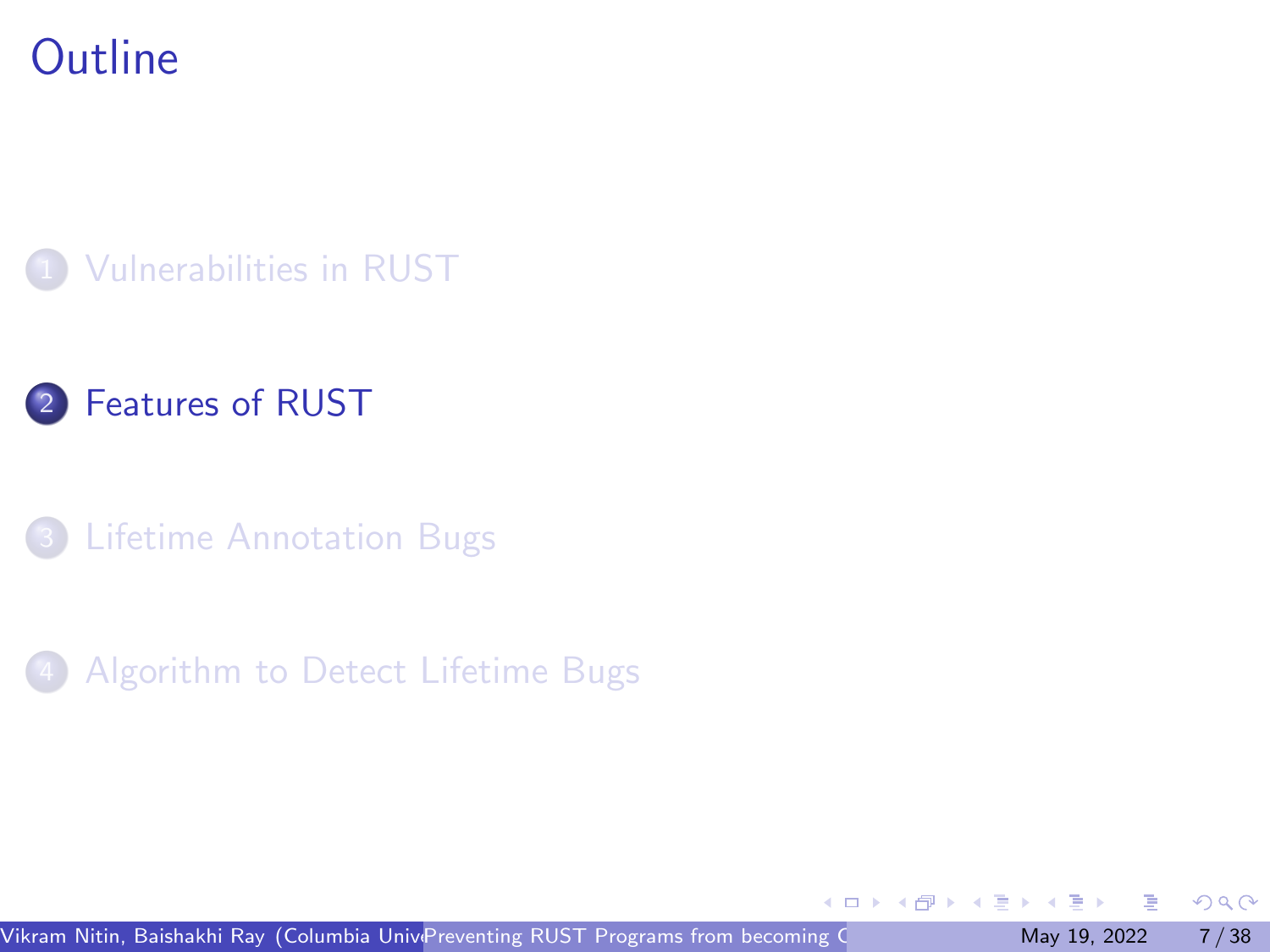**Ownership** 

Ownership is arguably the most central and unique feature of RUST.

- Each allocated heap value is "owned" by a variable.
- Only one owner at a time!
- Once the variable goes out of scope, the heap memory is freed, or "dropped".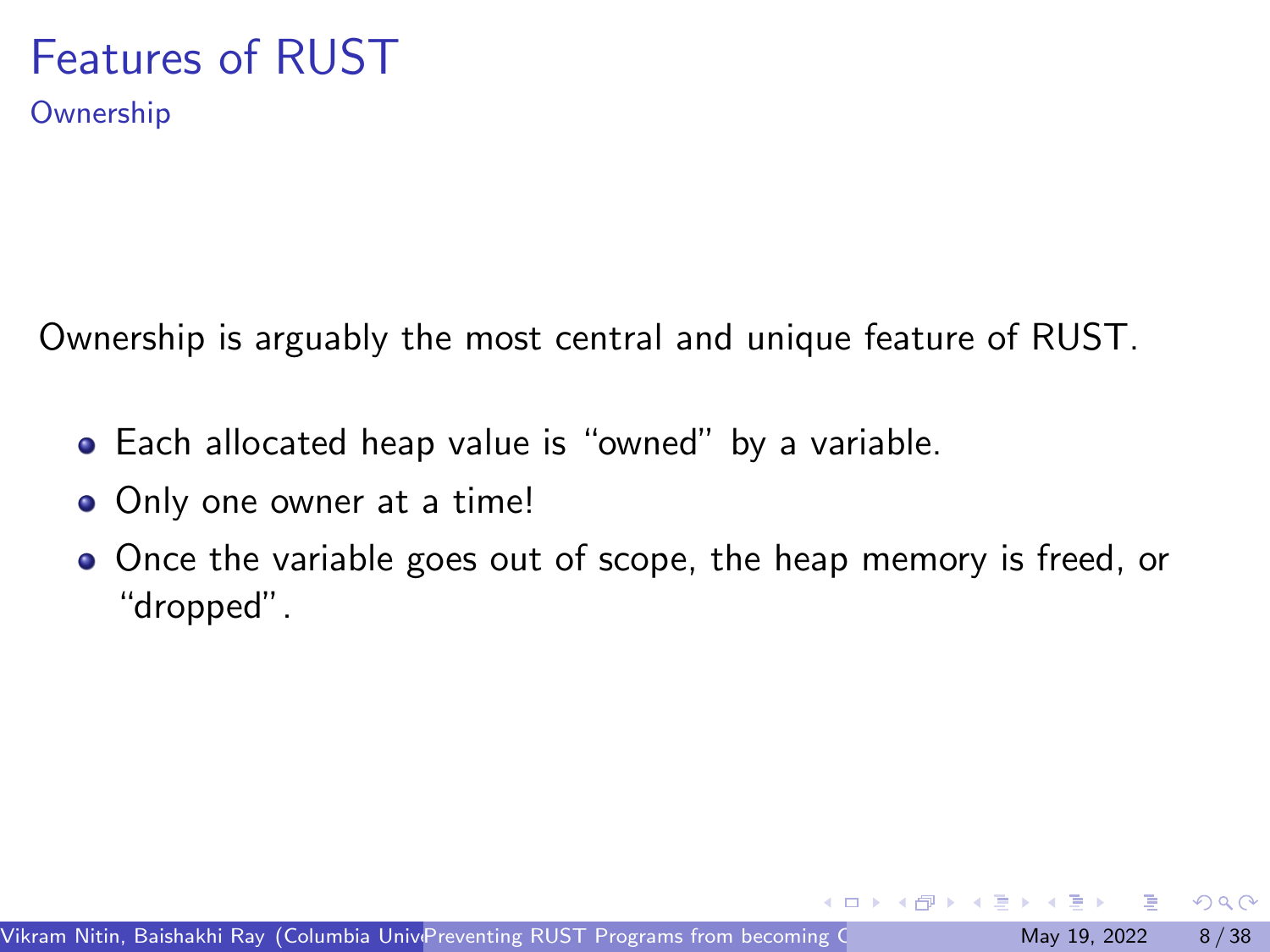**Ownership** 

- Heap memory is "owned" by the variable that points to it
- "Dropped" when owning variable goes out of scope.

```
{
   let s = String::from("Hello"); //Heap
 // Memory dropped here
```

```
let s1 = String::from("Hello");
let s2 = s1;println!("{}", s1); //Does not compile
```

```
let x = 5; //Stack
let y = x;
println! (\sqrt[n]{\cdot}, x); // Fine
```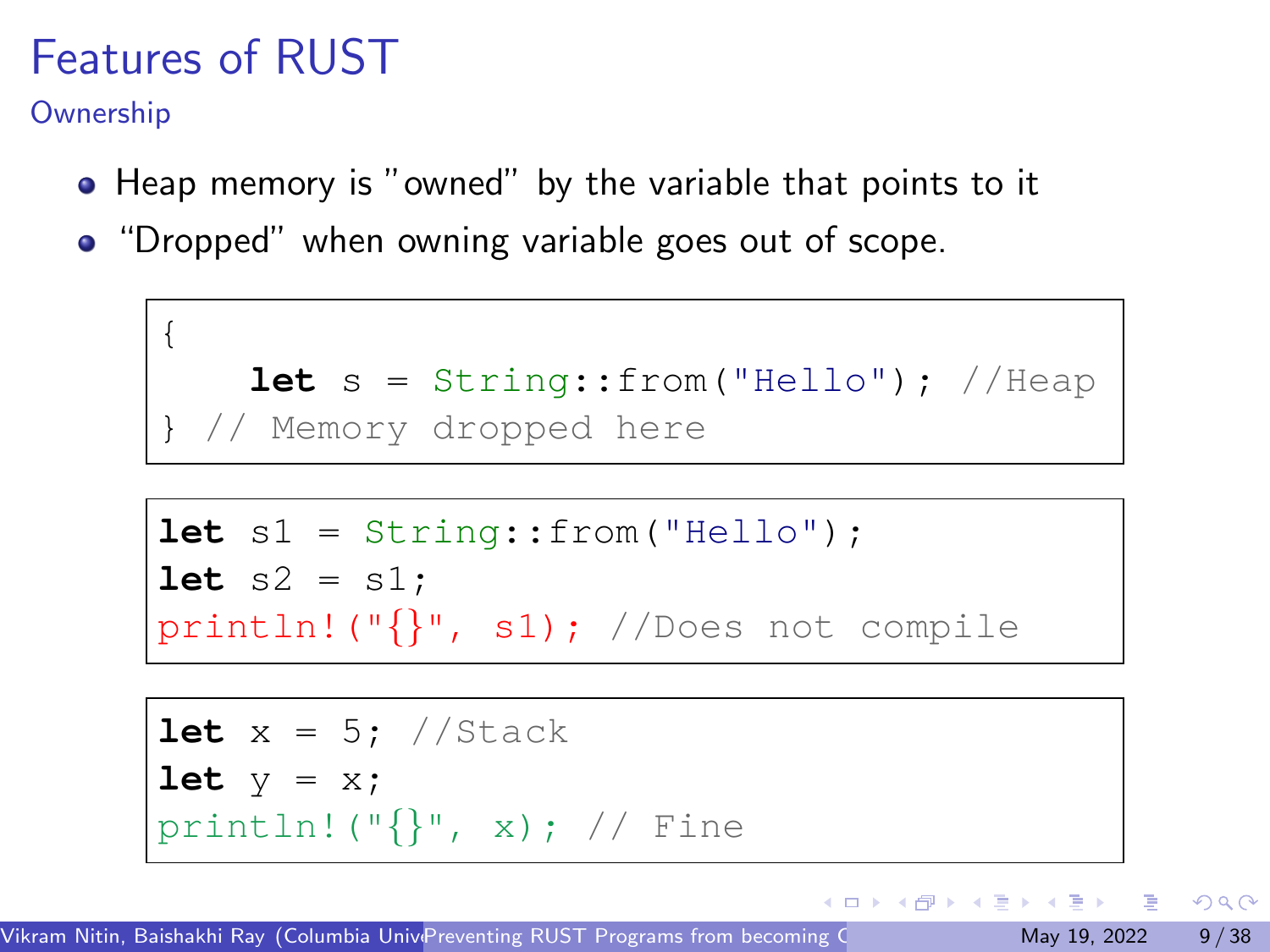Ownership and Functions

```
let s = String::from("Hello");
foo(s);
println! ("\{\}", s); // No
fn foo(s: String) {
    // do something
}
```

```
let x = 5;
foo(x);
println! ("\{\}", x); // Yes
fn foo(x : i32) {
// do something
}
```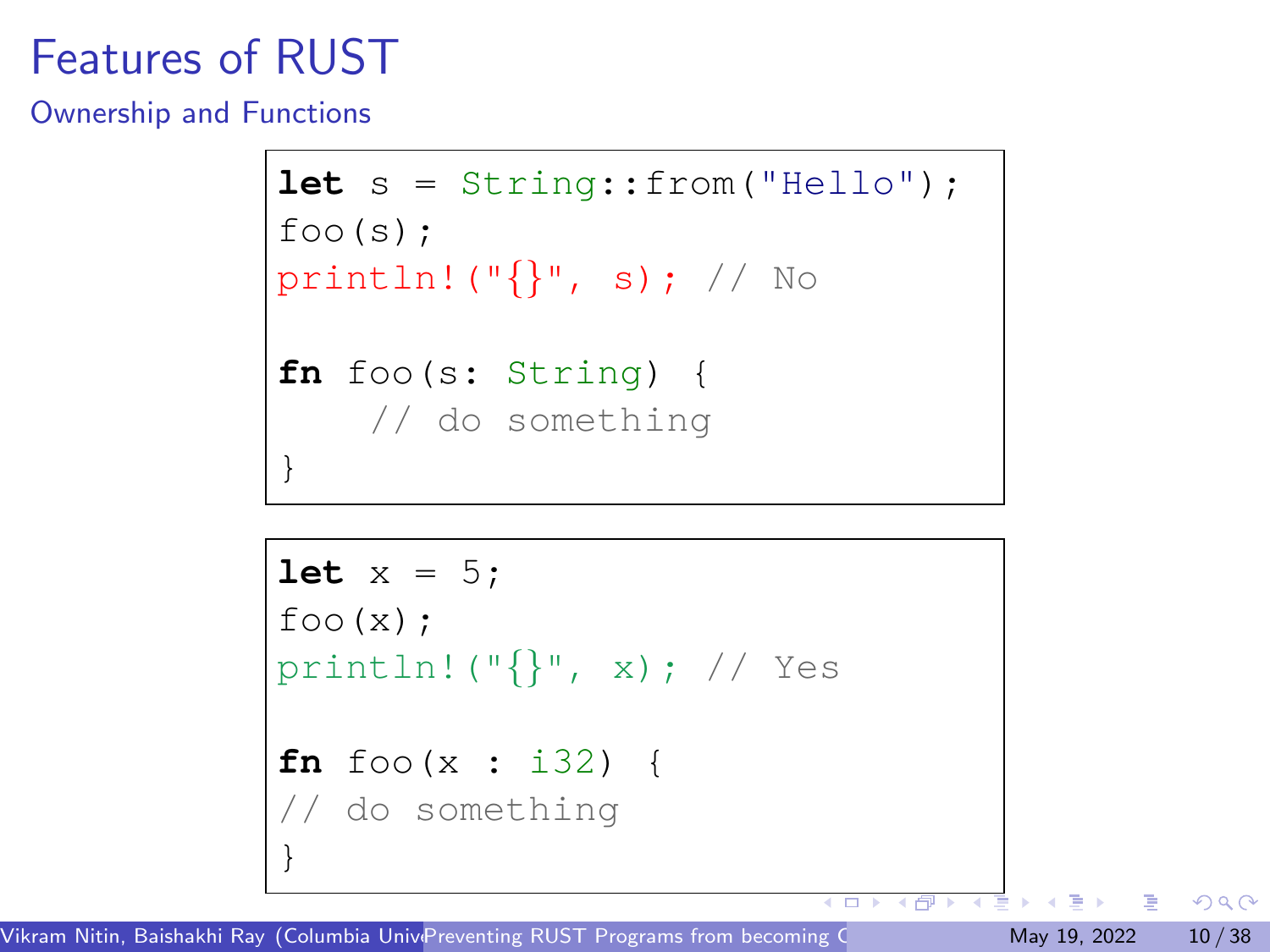Ownership and Functions (cont.)

```
let s = String::from("Hello");
foo(s);println! ("{\} , s); // Yes
fn foo(s: &String) {
// do something
}
```

```
let s = String::from("Hello");
foo(\&s);
println! ("\{\}', s); // Yes
fn foo(s: &String) {
s.push_str(" world"); //No
}
```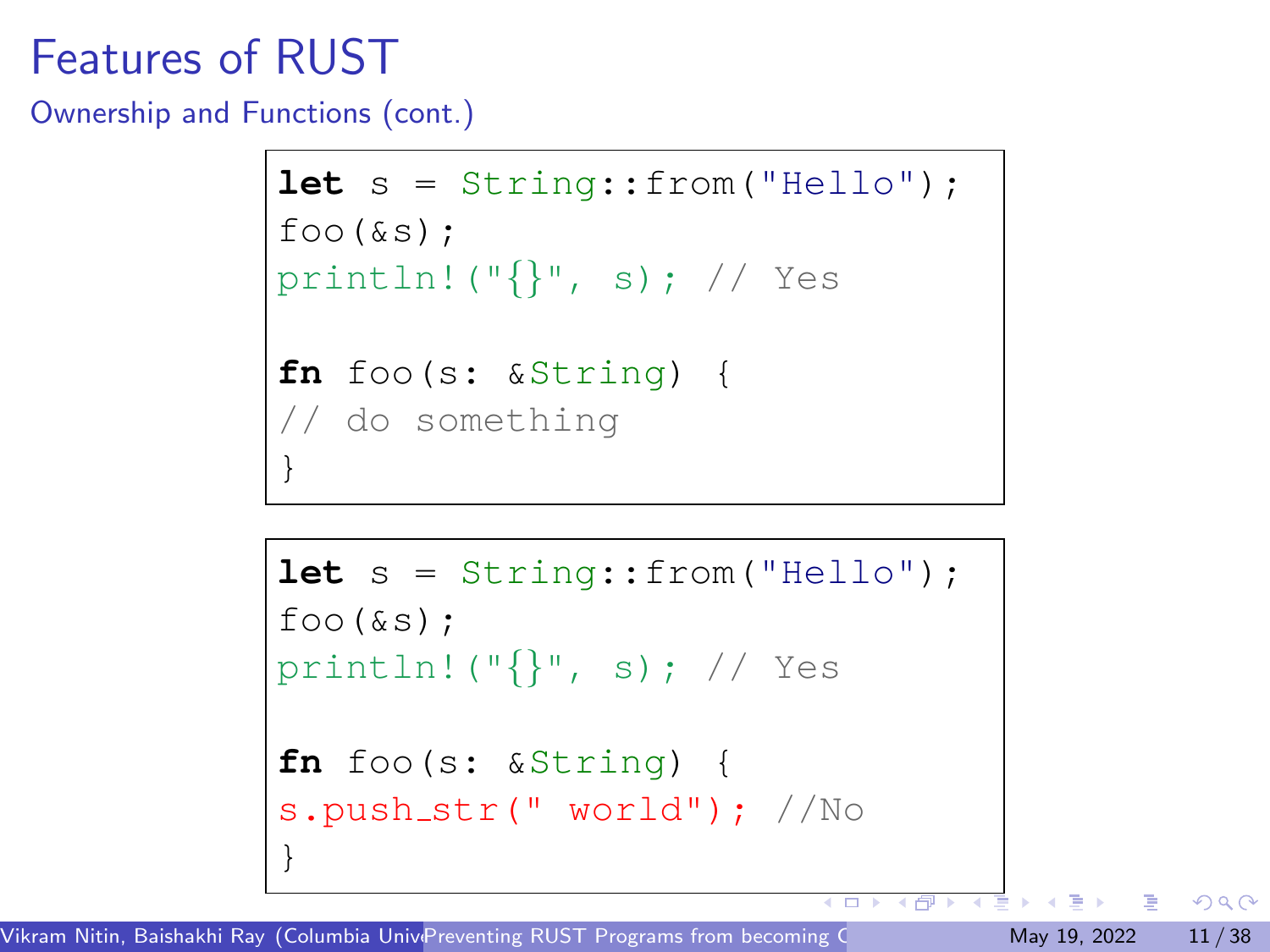Mutable References

```
let s = String::from("Hello");
foo(&mut s);
println!("{}", s); // Yes
fn foo(s: &mut String) {
    s.push_str(" world");//Yes
}
```
Only one at a time!

```
let s = String::from("Hello");
let r1 = &mut s;
let r2 = 8mut s; // No
let r3 = 8s; // No
```
 $QQQ$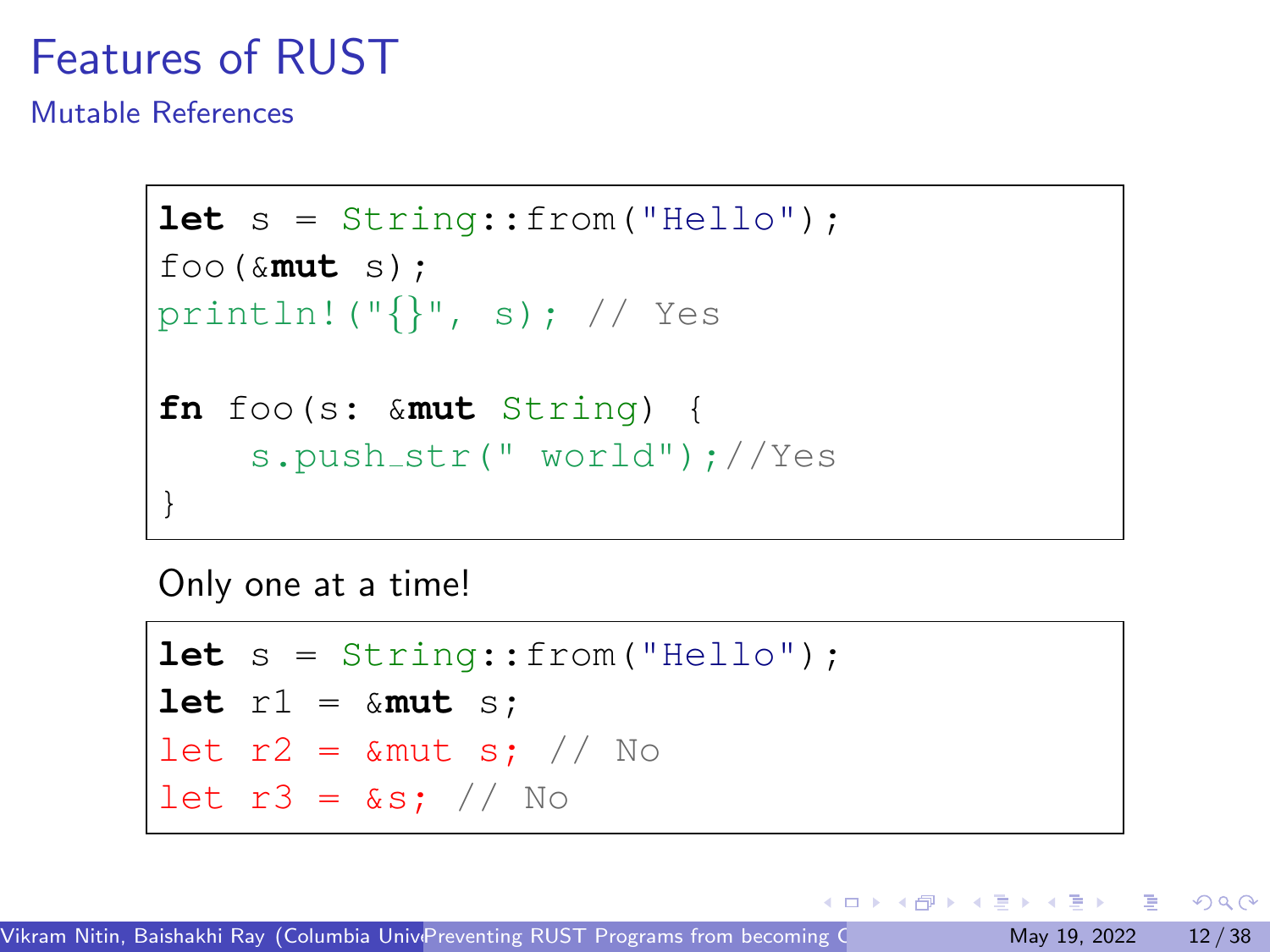## Great! So what's the catch?

4 0 8

 $QQ$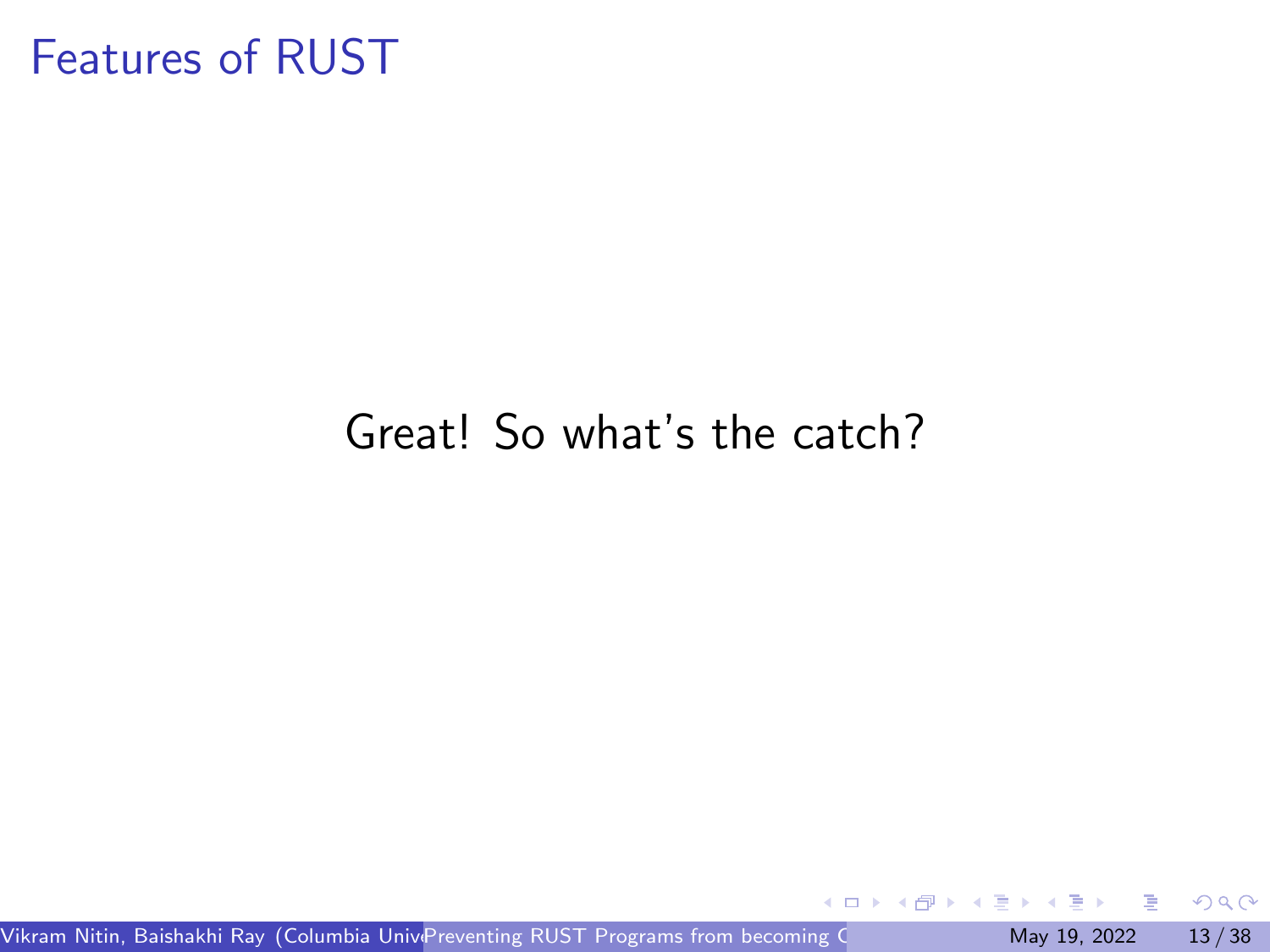We may need a finer level of control sometimes. RUST compiler might reject valid programs! Example :

```
let slice : [i32; 6] = [1, 2, 3, 4, 5, 6];
let first half = \&mut slice[..3];
let second half = \&mut slice[3..];
// Do something with the sub-arrays
```
Error - cannot have two mutable references to 'slice'

Solution: "Raw pointers"

 $QQQ$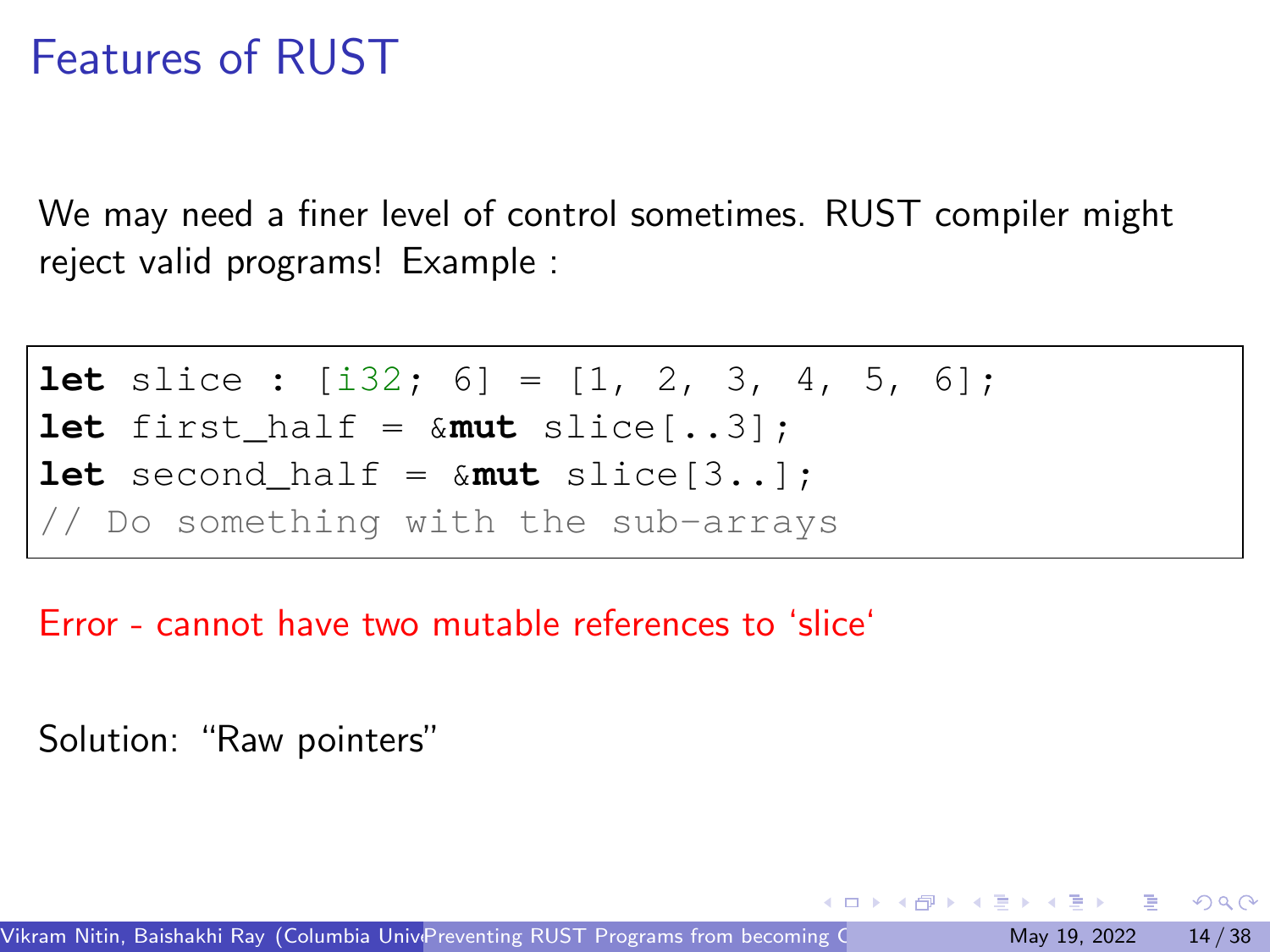Raw pointers

Raw pointers don't have the same guarantees that normal references do.

- No automatic cleanup/drop
- They aren't guaranteed to point to valid memory
- Can point to "null"
- You can have two mutable raw pointers to the same location

```
let mut num = 5;
let r1 = &num as *const i32;
let r2 = \&{mult} num as *{mult} i32;
```
 $QQQ$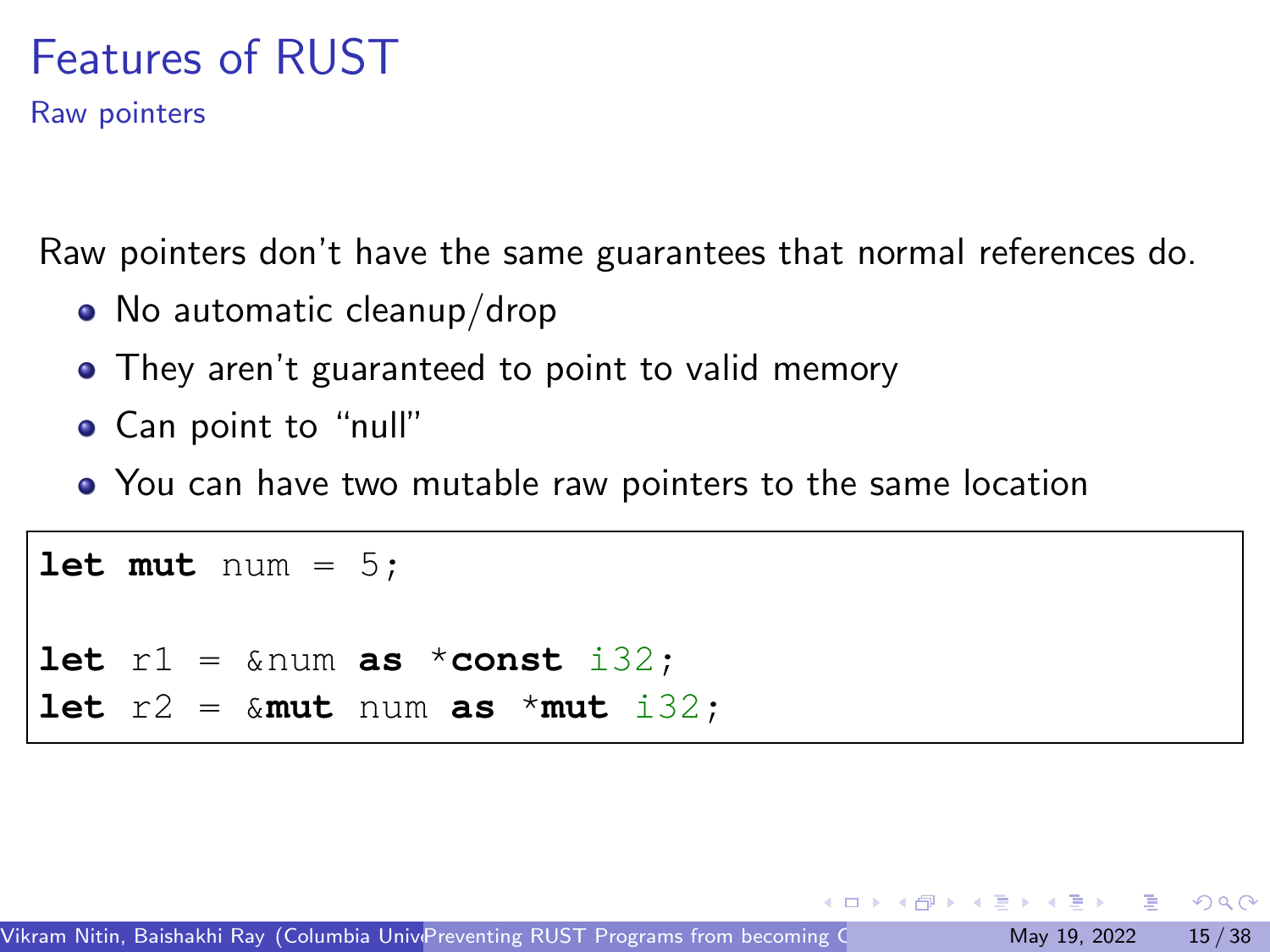#### Features of RUST Unsafe RUST

- RUST with some "Superpowers"
- Allows you to dereference raw pointers!  $*_{\text{gas}}*$

```
let mut num = 5;
let r1 = \text{\text{\texttt{\&}}num} as *const i32;
let r2 = \text{kmut num} as *mut i32;
unsafe {
     println!("{}{}", *r1, *r2);
}
```
 $QQ$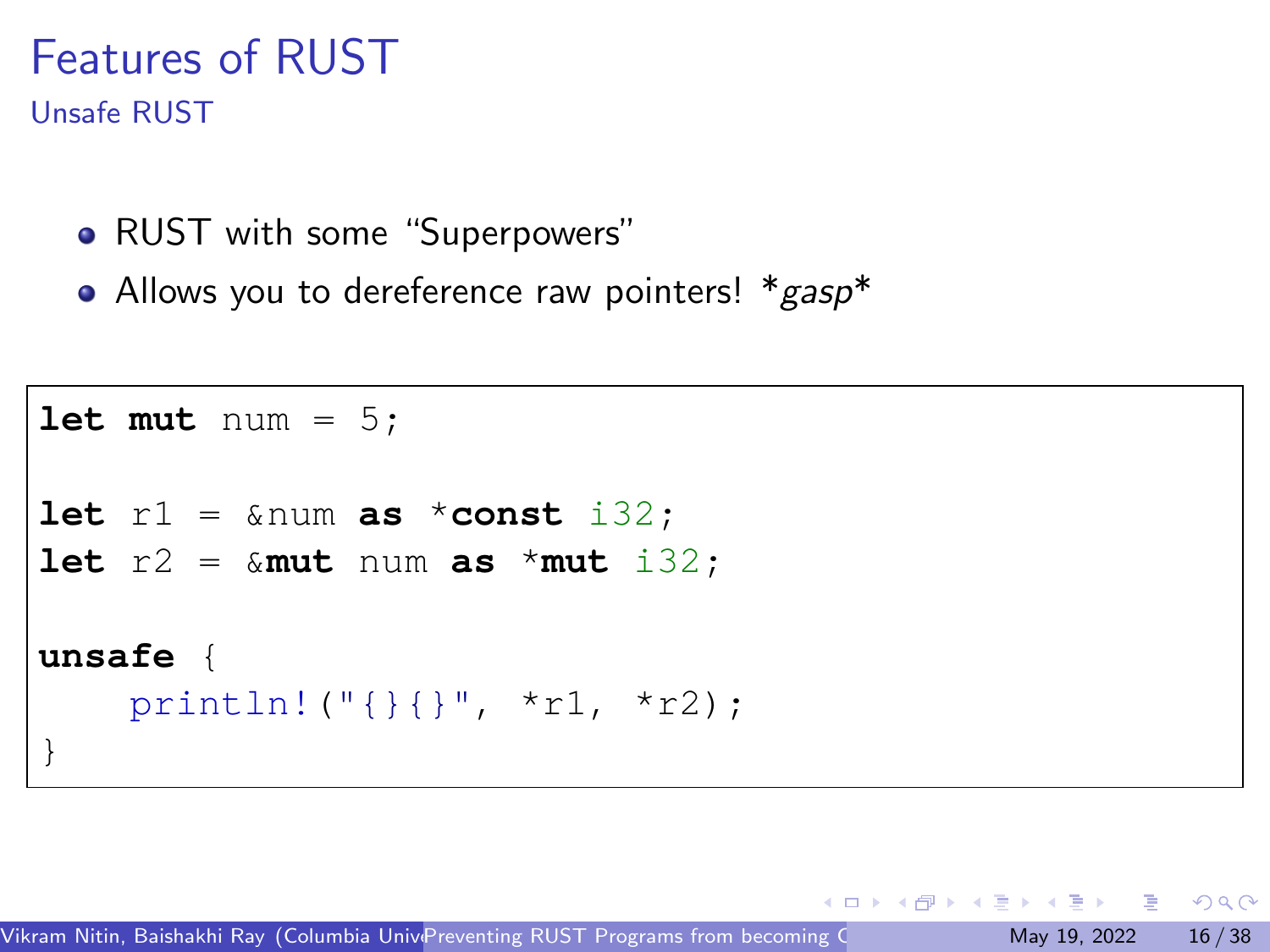## Features of RUST Unsafe RUST (cont.)

Unsafe code can be used in a function in two ways :

```
fn foo() { // ''Encapsulating'' the unsafety
    let mut num = 5;
    let r1 = \text{lnum} as *const i32;
    unsafe { printhln! ("{}'{}'''', *r1);}
```

```
unsafe fn foo() { // ''Exposing'' the unsafety
    let mut num = 5;
    let r1 = \text{sinum} as *const i32;
    println!("{}", *r1);
}
```
 $\equiv$   $\cap$   $\alpha$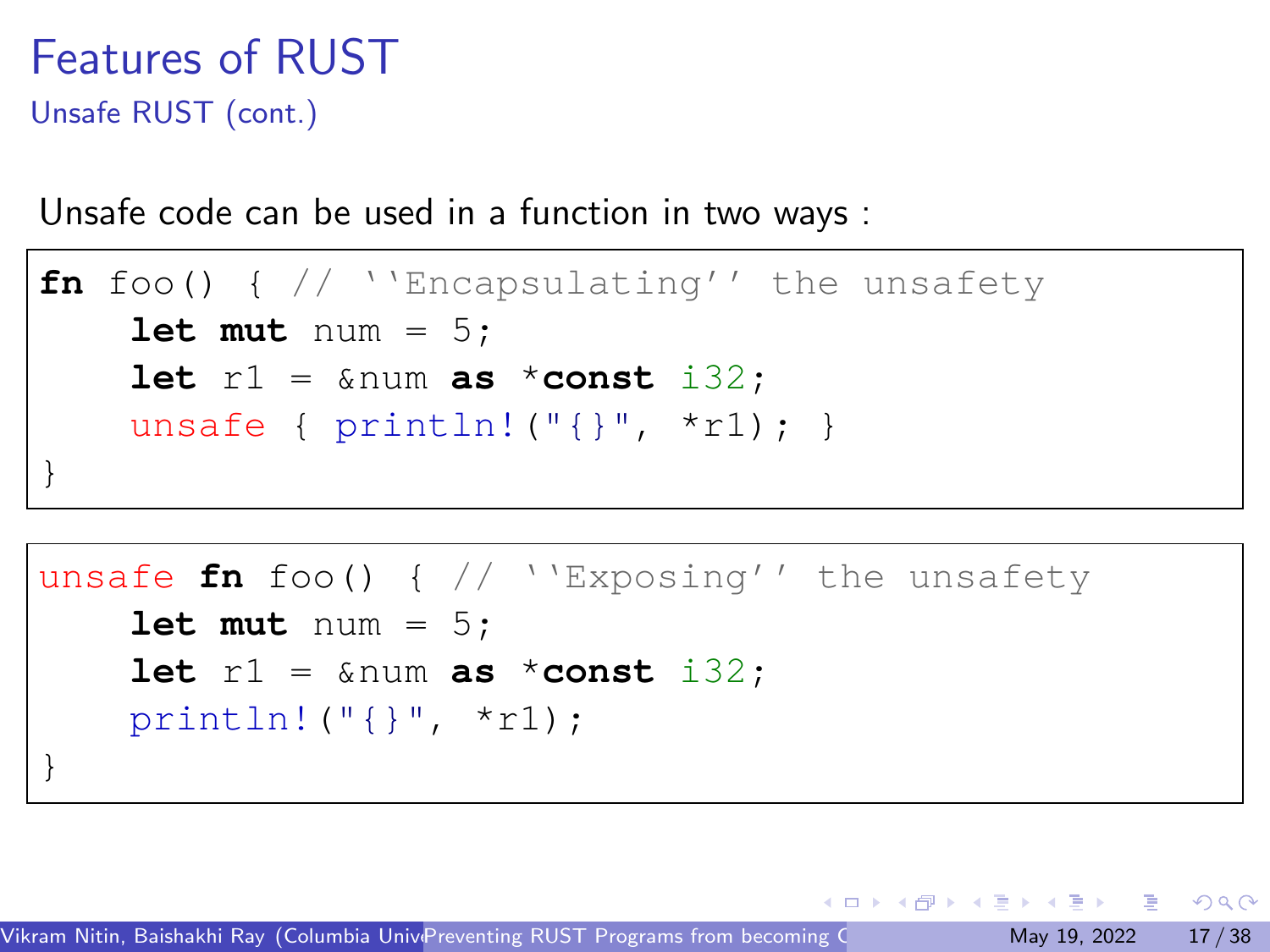#### Features of RUST Unsafe RUST (cont.)

#### If a function has encapsulated unsafe code, then it should behave like a safe function to its callers!

 $QQ$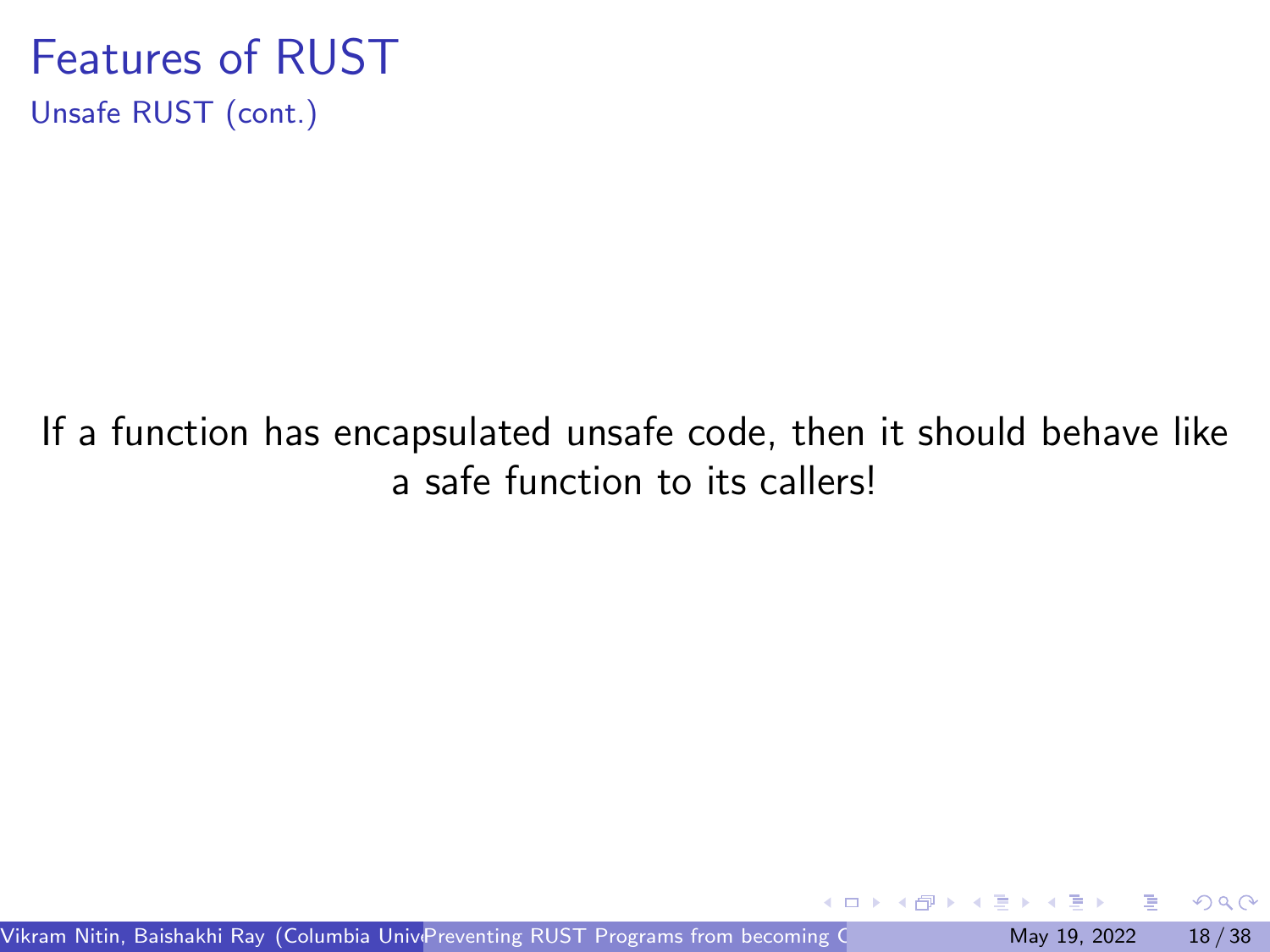#### Features of RUST Unsafe RUST (cont.)

If a function doesn't encapsulate its unsafety correctly, then it transitively compromises the safety of every function that relies on it!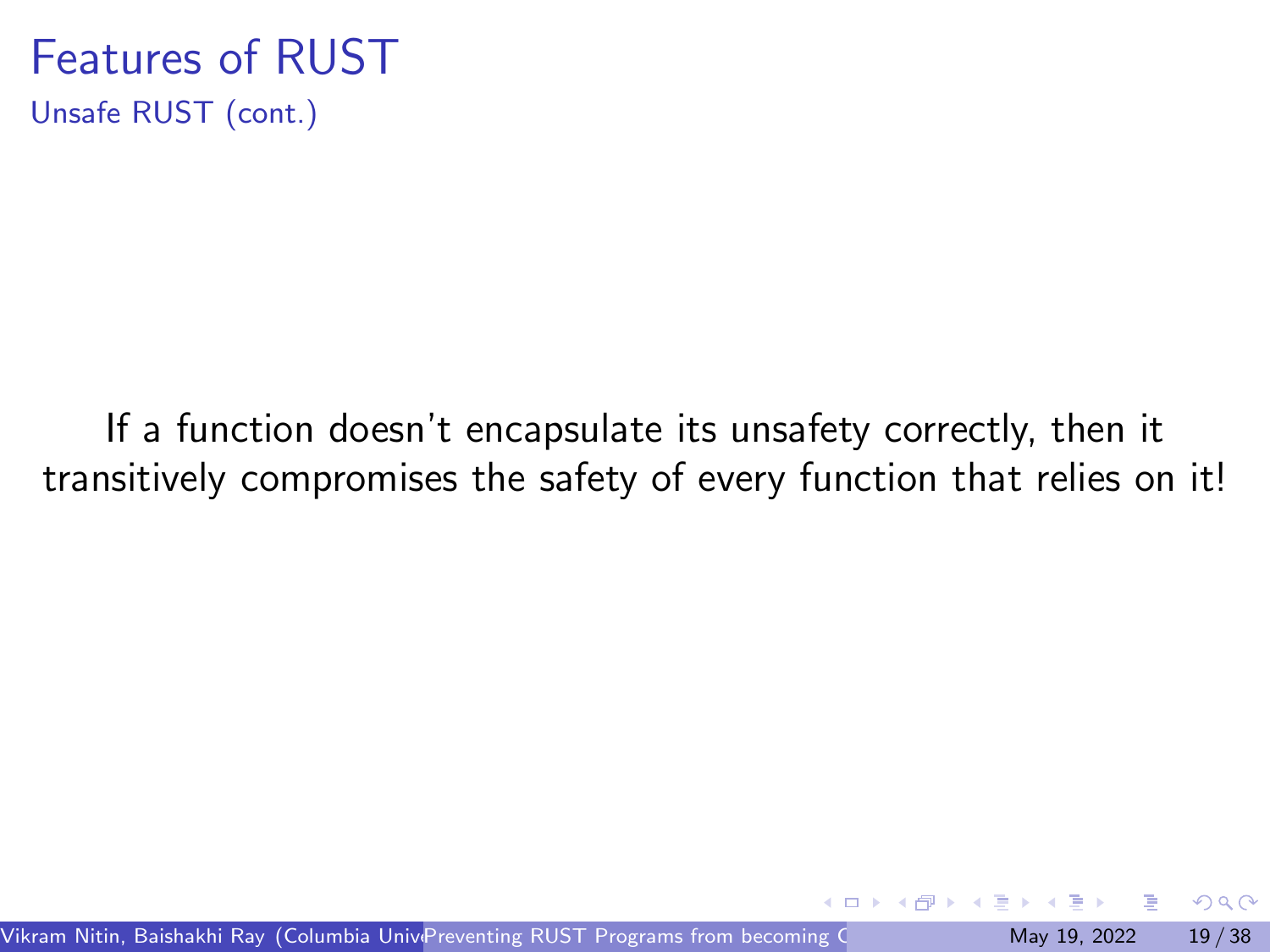# Vulnerabilities in RUST

Types of Vulnerabilities



Vikram Nitin, Baishakhi Ray (Columbia University) [Preventing RUST Programs from becoming C Programs](#page-0-0) May 19, 2022 20/38

 $QQ$ 

KID KA KA SA KE KI E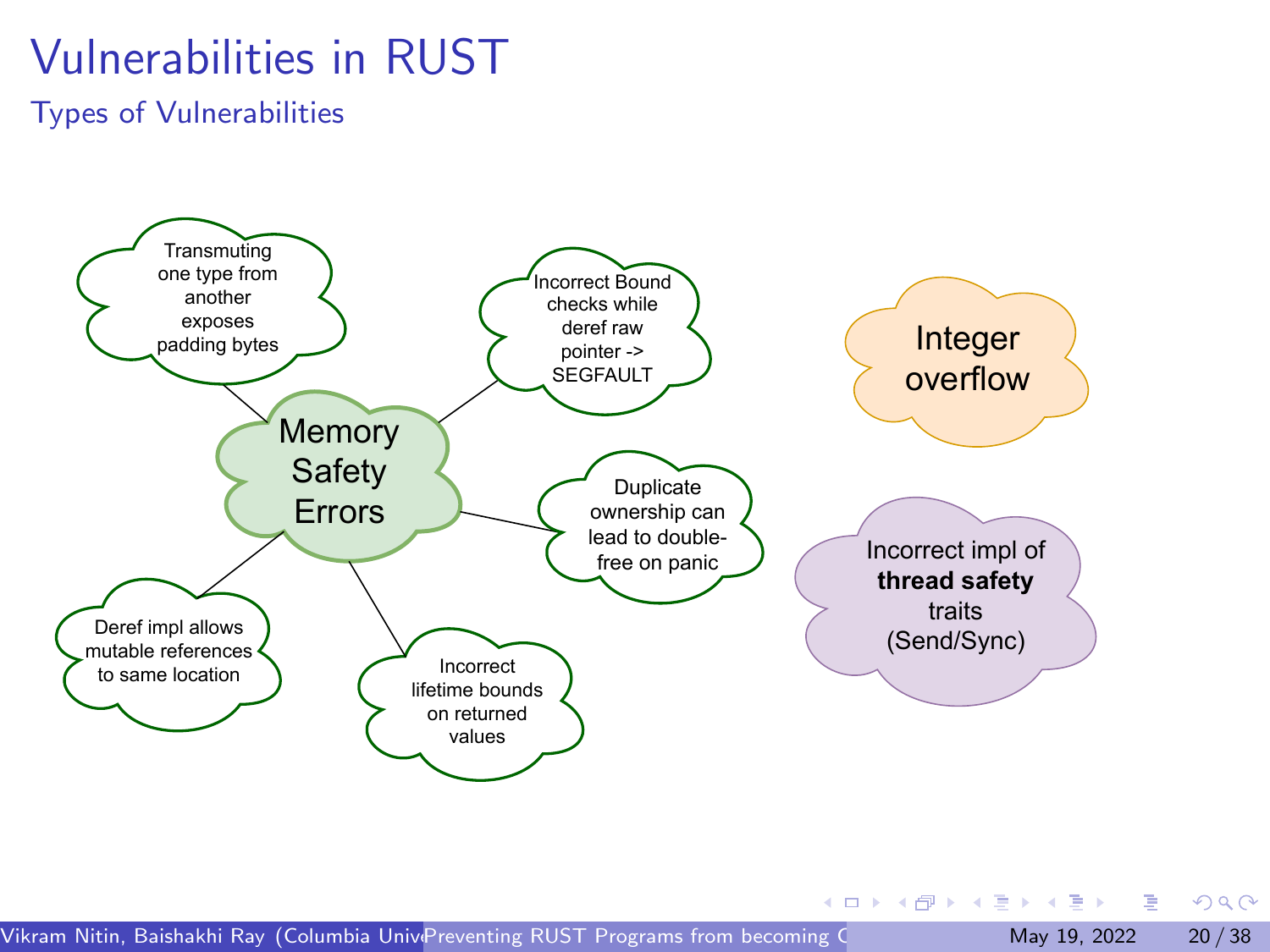## <span id="page-20-0"></span>**Outline**









4 0 3

 $QQ$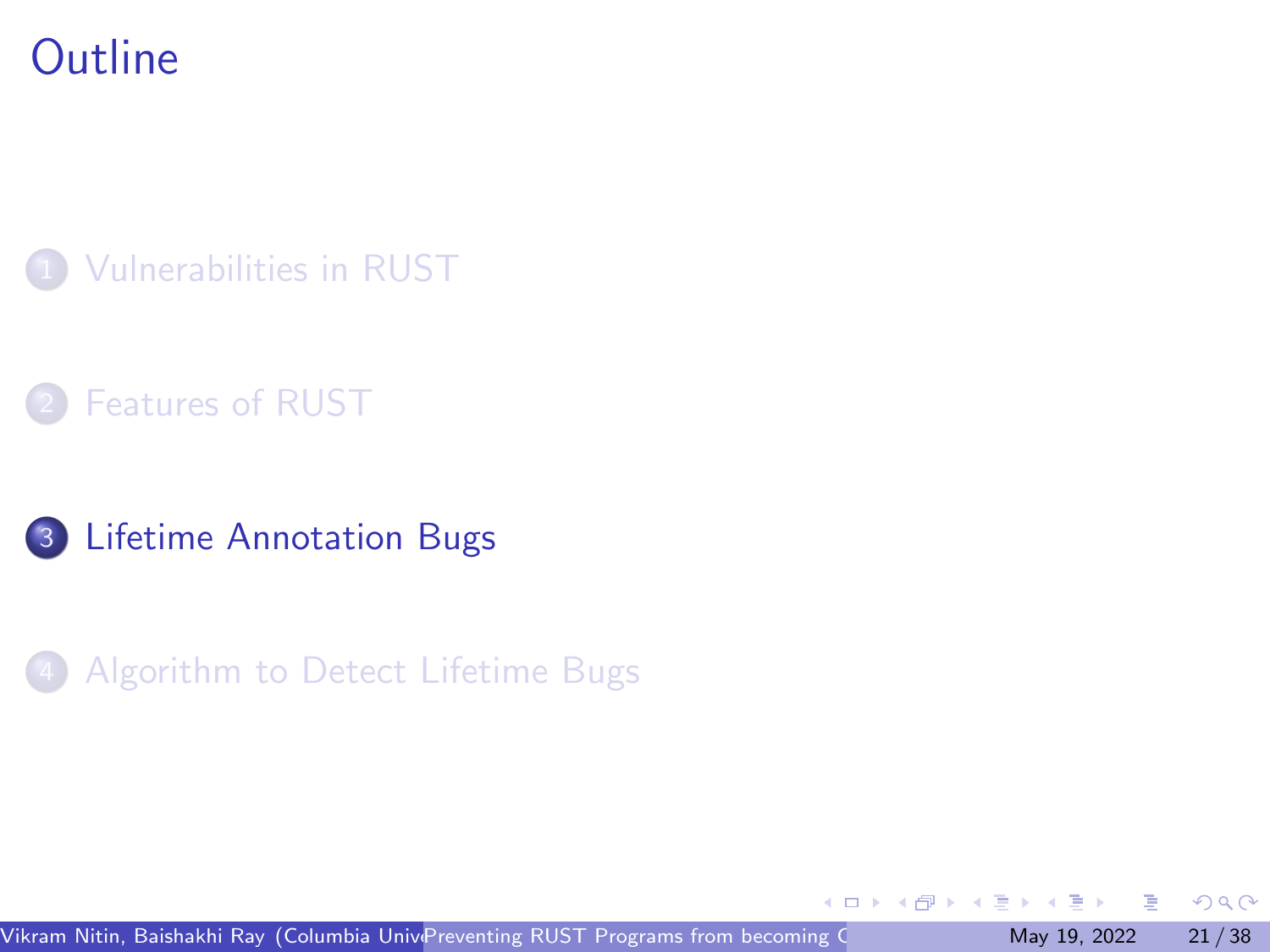#### Understanding Lifetimes Definition

Lifetime - a construct that the RUST borrow-checker uses to ensure that all borrows are valid. Similar to scope.

Fundamental rule : A borrow is valid if the lifetime of the borrow ends before the lifetime of the lender. That is, the variable being pointed to must outlive the pointer.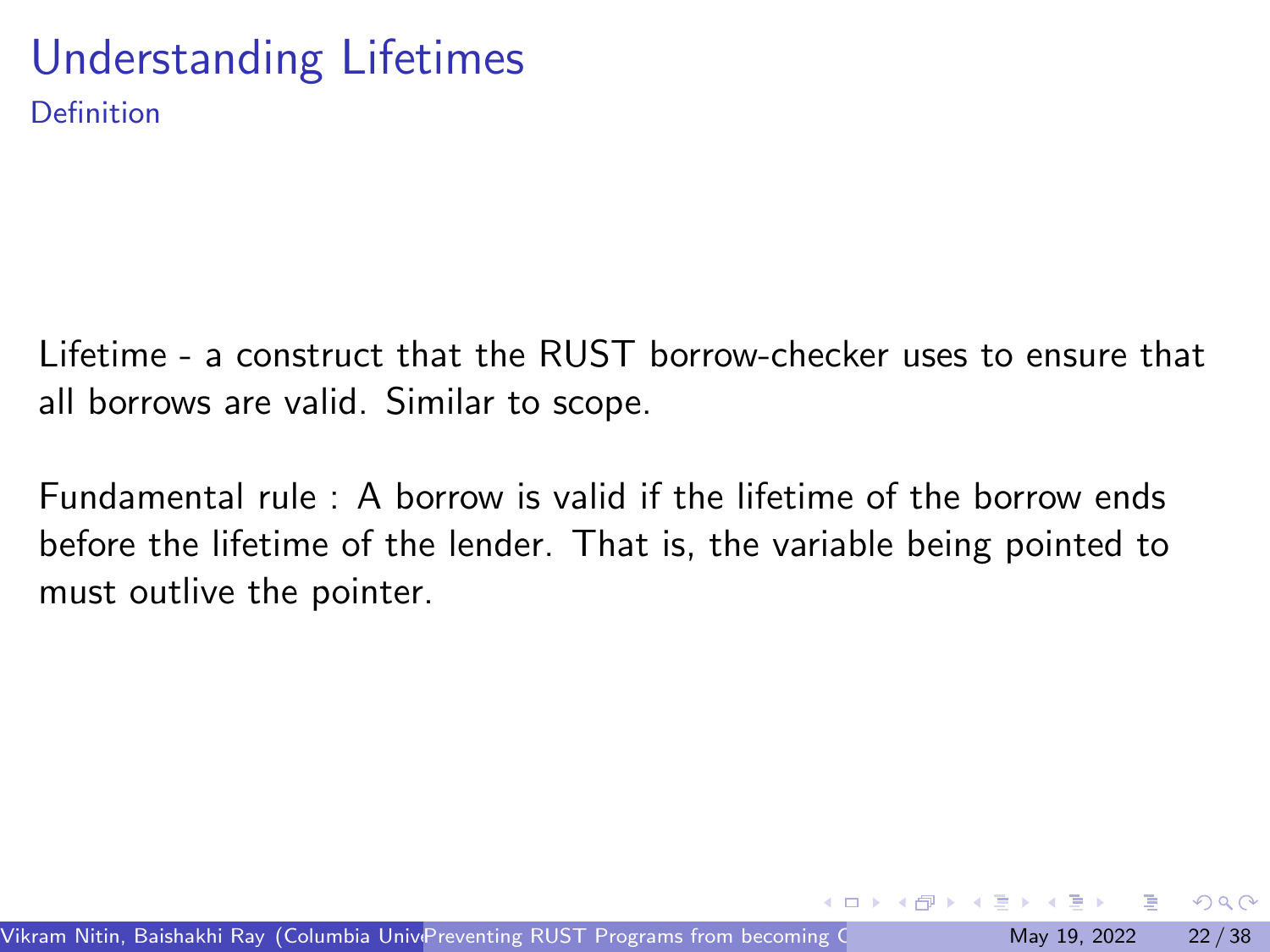#### Understanding Lifetimes Example

In the example below, the lifetime of x ends before the lifetime of  $r$ . So this will not compile.

> { **let** r; { **let**  $x = 5$ ;  $r = \&x$ } println!("{}", r); // Invalid }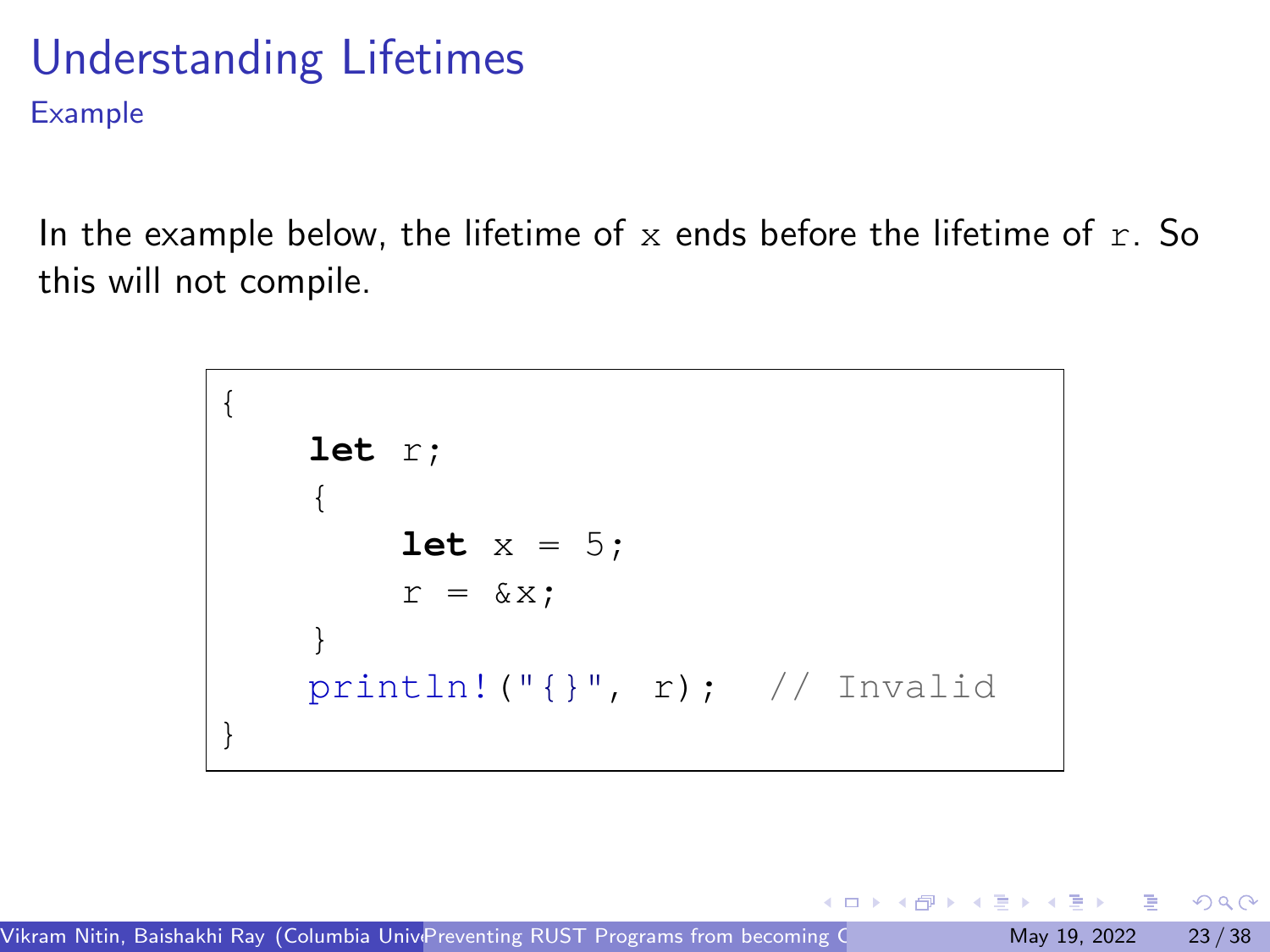# Understanding Lifetimes

Lifetime Annotation

- Each identifier can be annotated with a lifetime parameter, denoted with an apostrophe. Eg -  $a, b, f \circ \circ b$ .
- Each lifetime parameter corresponds to a concrete scope or statically defined region in the program.
- The variable can live for at most as long as the scope corresponding to the lifetime parameter.

 $QQQ$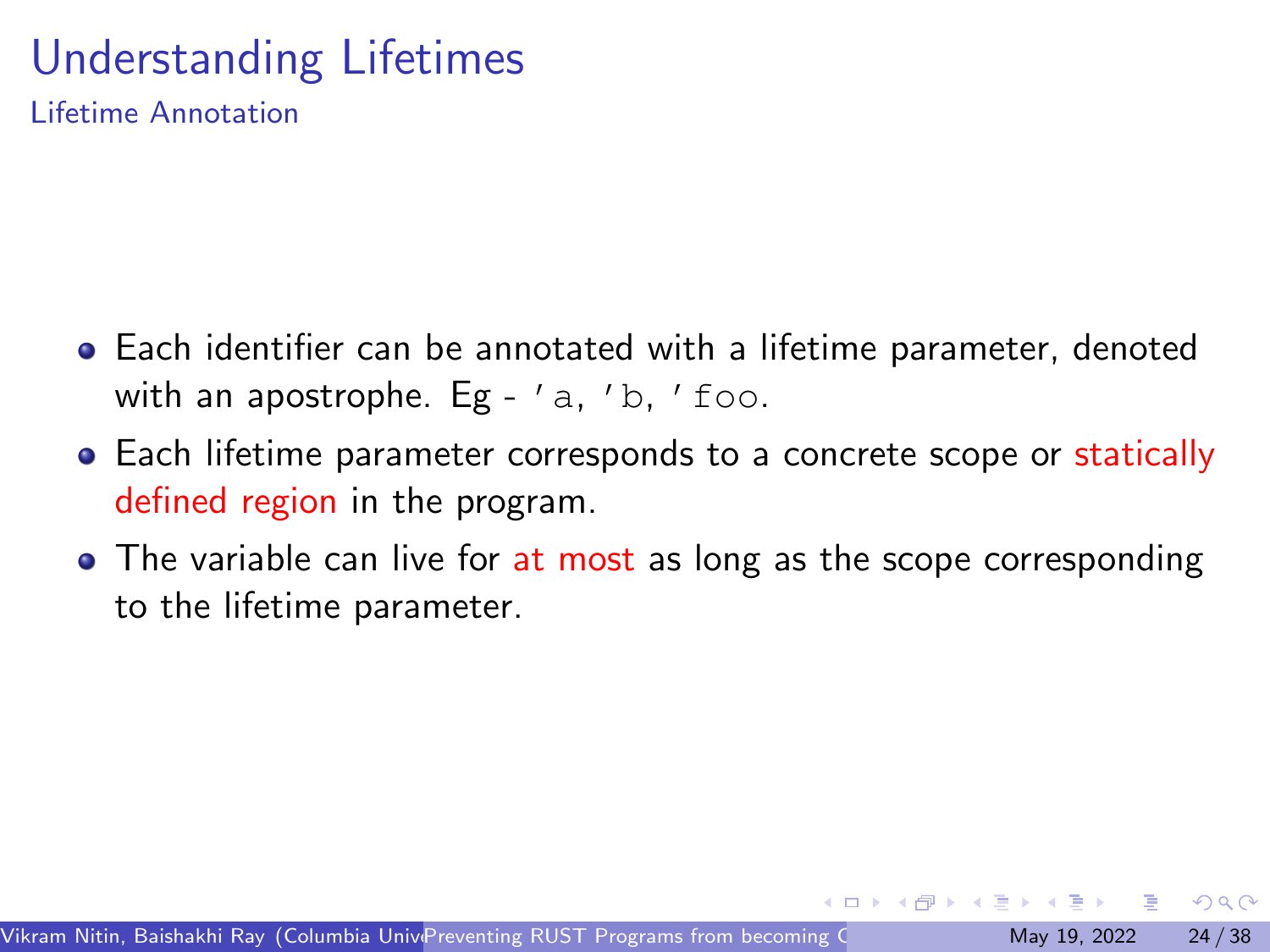# Understanding Lifetimes

Lifetime Annotation (cont.)

A variable with  $'$  a can live for at most as long as  $'$  a.

Conversely...

If a *reference* has lifetime 'a, then the variable it points to must live at least as long as 'a.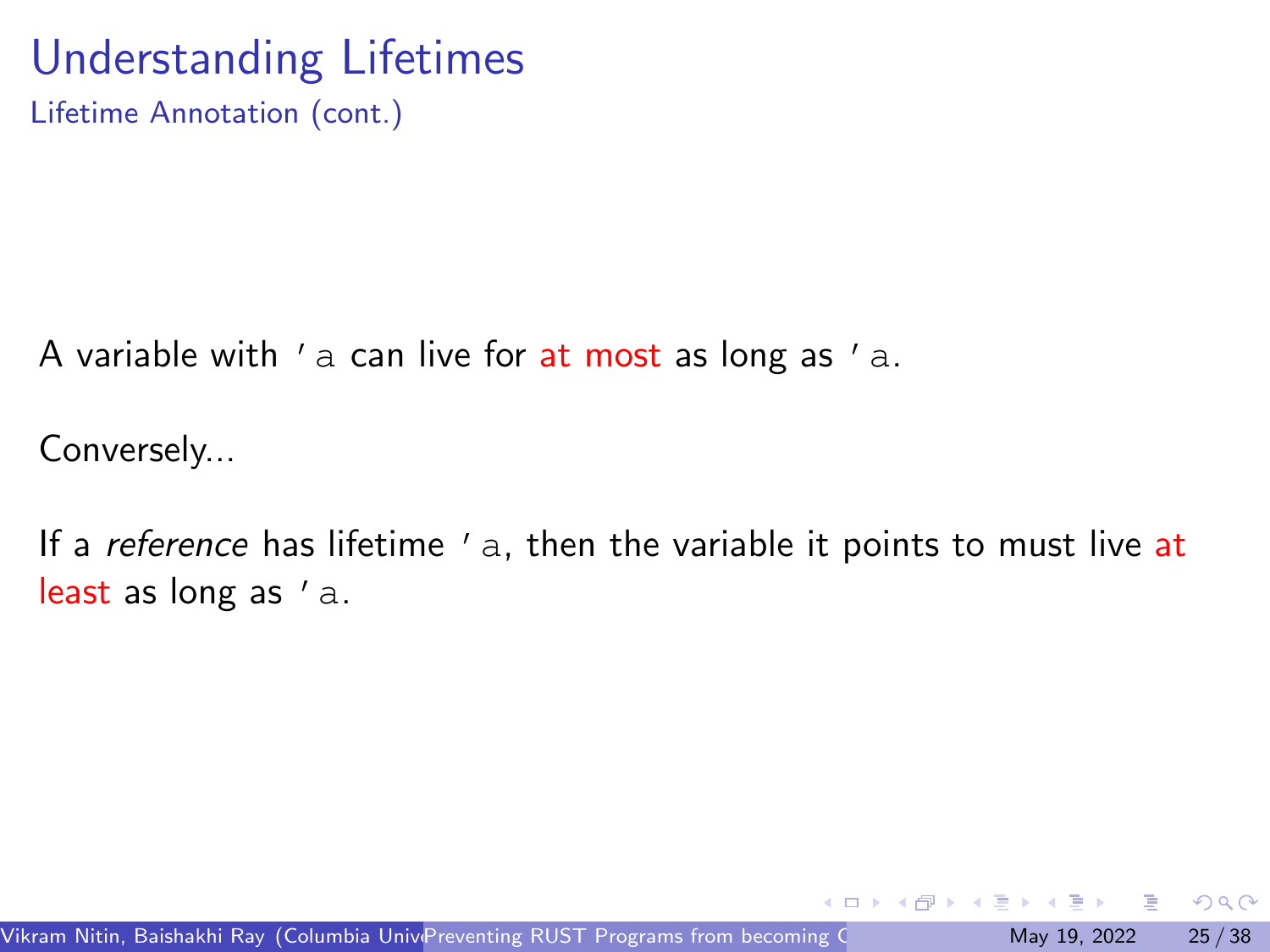# Understanding Lifetimes

Lifetime Annotation (cont.)

Example of lifetime annotations :

```
fn longest<'a>(x: \&''a str, y: \&''a str) -> \&''a str {
    if x.len() > y.len() {
         x
    } else {
         y
    }
}
```
What does this mean?

Vikram Nitin, Baishakhi Ray (Columbia University) [Preventing RUST Programs from becoming C Programs](#page-0-0) May 19, 2022 26/38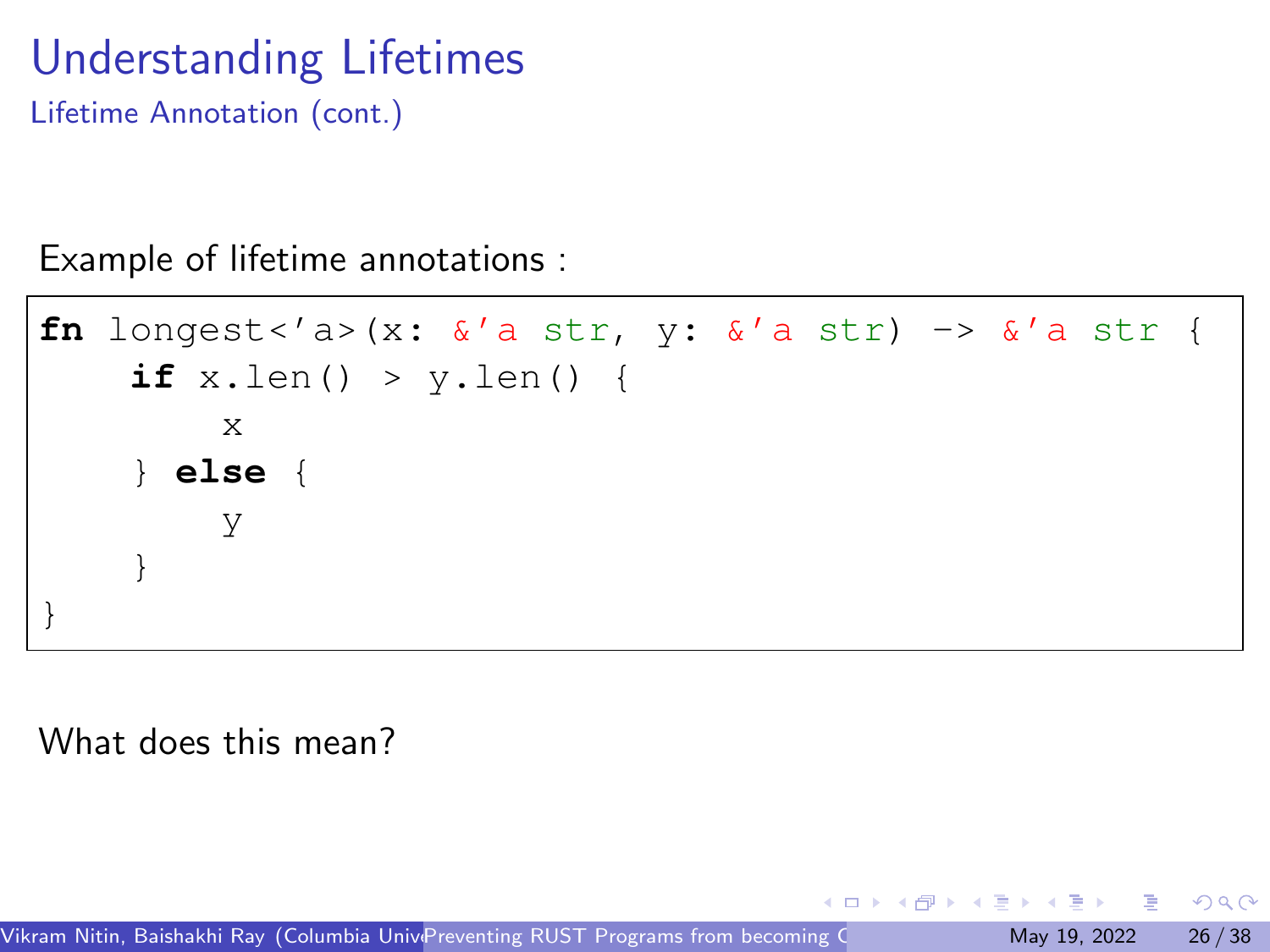#### Understanding Lifetimes Types of Bugs

#### Raw pointers don't have lifetime annotations! Rust doesn't track lifetimes of the objects that they point to.

We define 3 types of bugs involving raw pointers.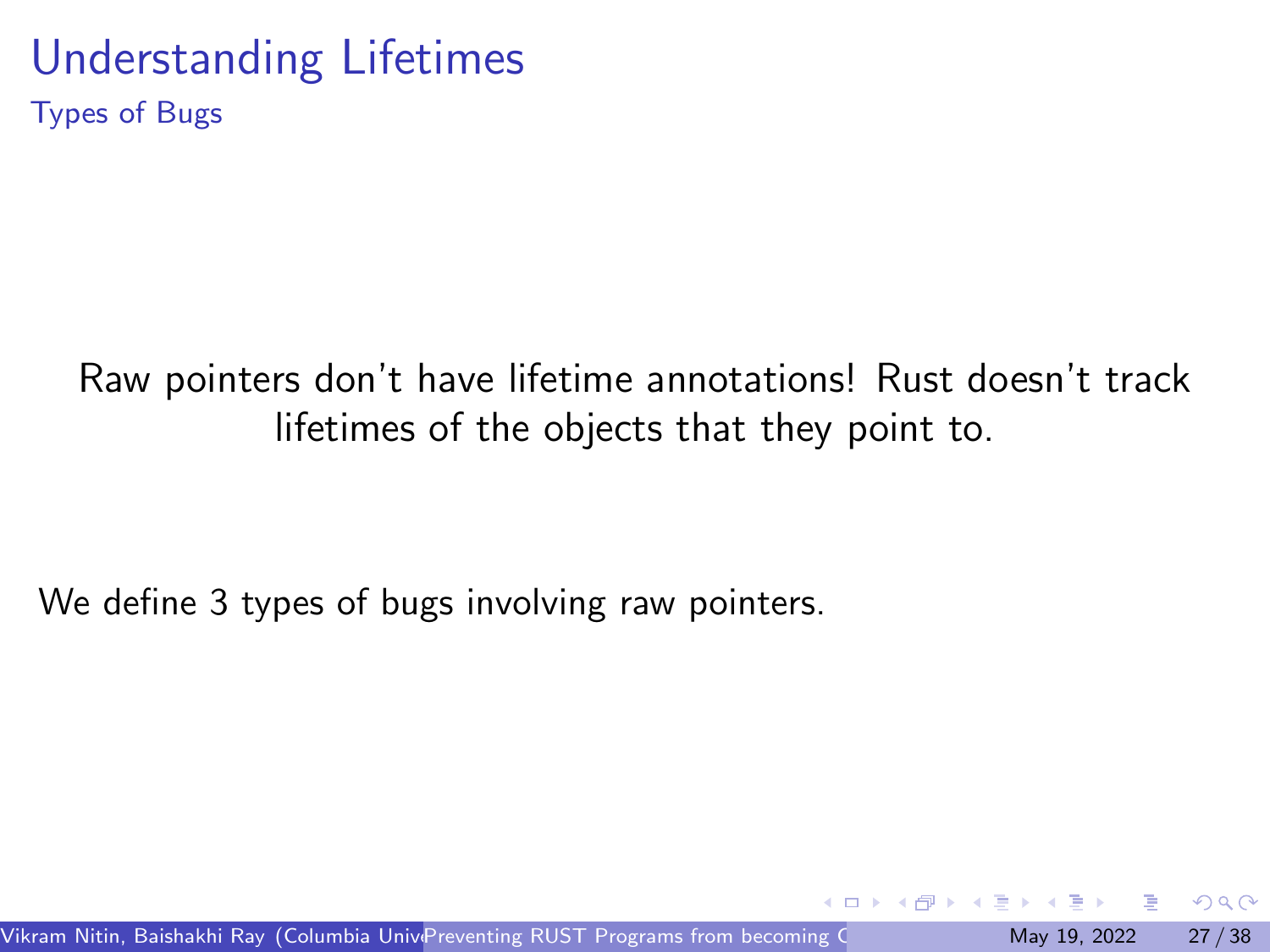## Lifetime Annotation Bugs Type 1

```
struct Record {
    age: *const u32, ... // Raw pointer
}
impl Record {
    fn get age<'a,'b>(\&i'a mut self) -> \&i'b mut u32
        unsafe{&mut *(self.age)}
    }
}
```
Problem - the returned reference now points to  $\text{self}$ . age (dataflow). So the lifetime 'b should be at least as long as the lifetime 'a.

```
Real-world example : https:
//rustsec.org/advisories/RUSTSEC-2020-0023.html
                                                         \Omega
```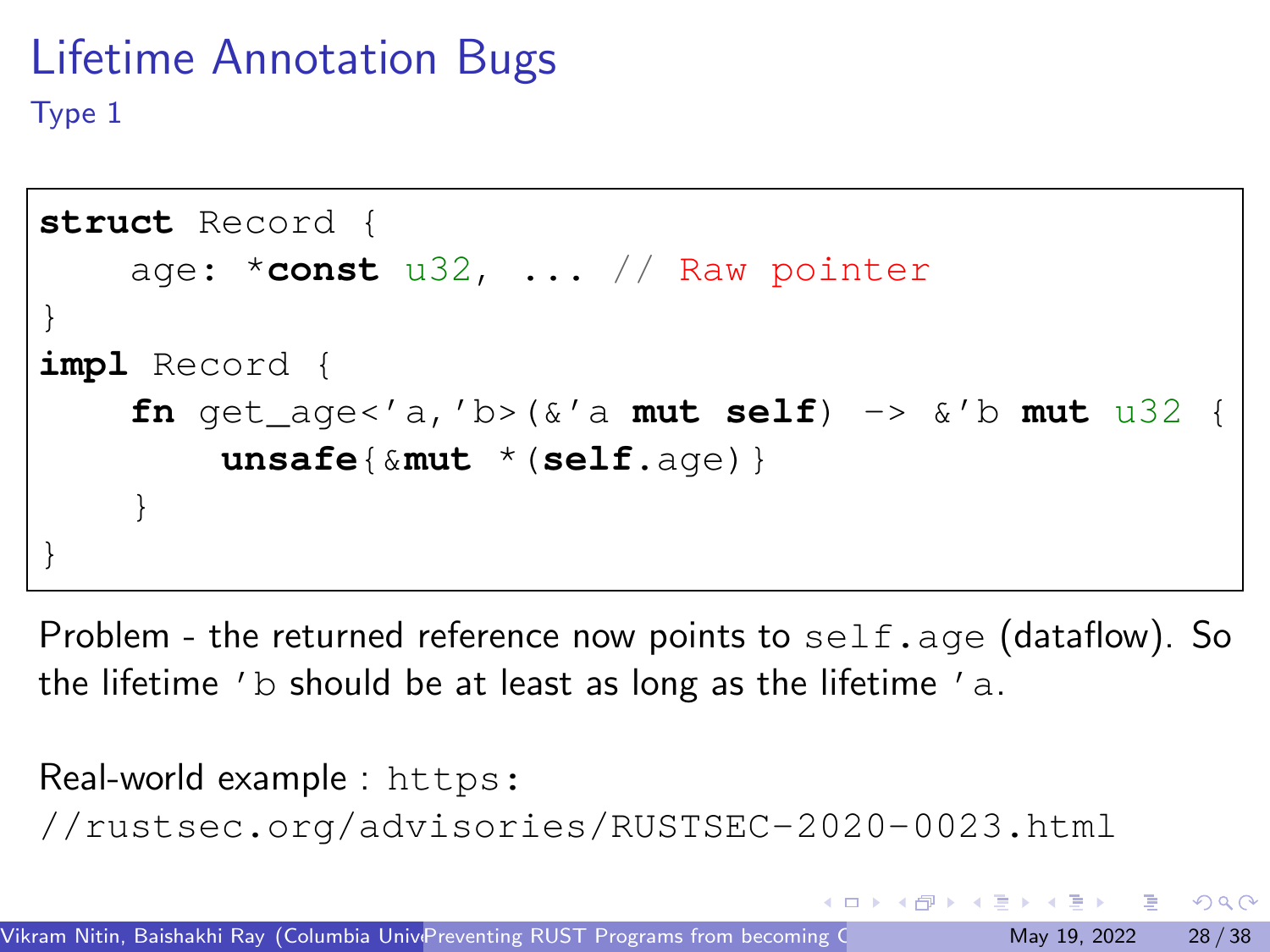## Lifetime Annotation Bugs Type 2

```
struct Record {
    age: *const u32, ... // Raw pointer
}
impl Record {
    fn set age<'a>(\&'a mut self, age: \&'a u32) {
        self.age = age;
    }
}
```
Problem - self.age now points to age (dataflow). So the lifetime 'a should be at least as long as the lifetime of the struct object self.

```
Real-world example : https:
//rustsec.org/advisories/RUSTSEC-2021-0128.html
                                                       QQQ
```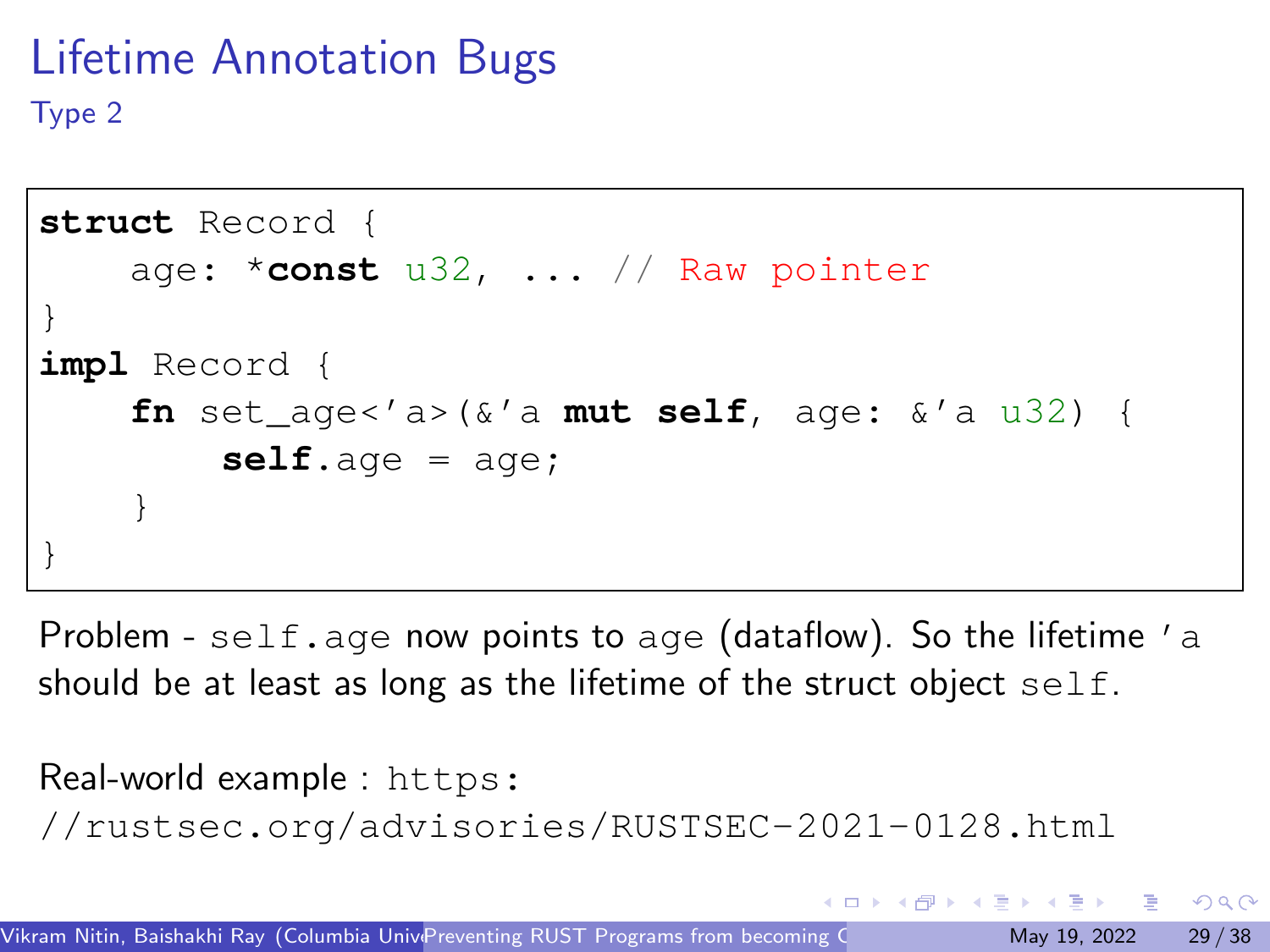## Lifetime Annotation Bugs Type 3

```
struct Record<'a> {
    age: *const u32, ... // Raw pointer
}
fn create_record<'a, 'b>(x : \&v'b u32) -> Record<'a>{
    Record{age: x, ...}
}
```
Problem - Record is borrowing  $x$  (dataflow). So the lifetime 'b should be at least as long as the lifetime 'a.

Real-world example : [https:](https://rustsec.org/advisories/RUSTSEC-2021-0130.html) [//rustsec.org/advisories/RUSTSEC-2021-0130.html](https://rustsec.org/advisories/RUSTSEC-2021-0130.html)

 $QQQ$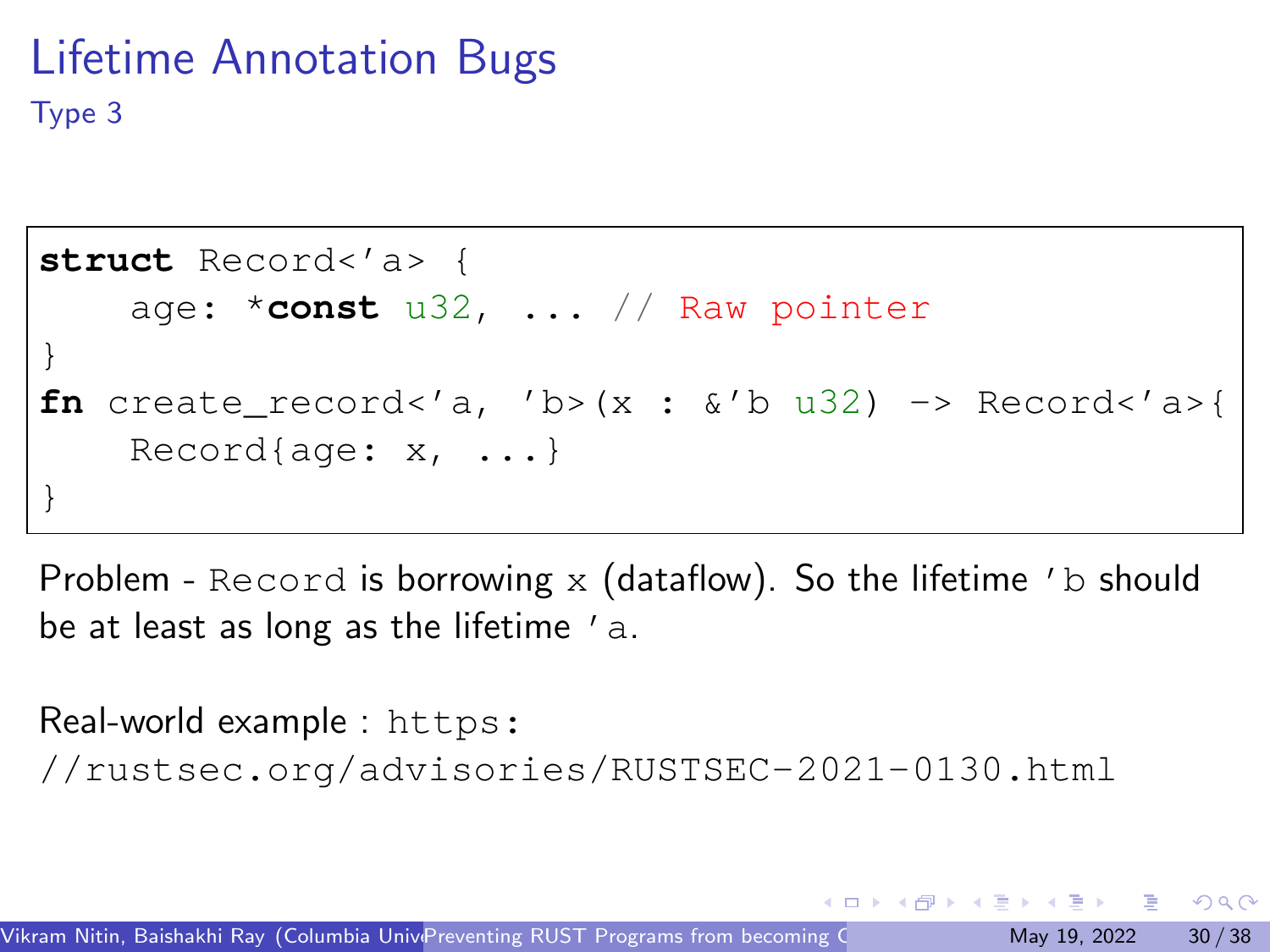## <span id="page-30-0"></span>**Outline**



- **[Features of RUST](#page-6-0)**
- **[Lifetime Annotation Bugs](#page-20-0)**



 $\leftarrow$   $\Box$ 

 $299$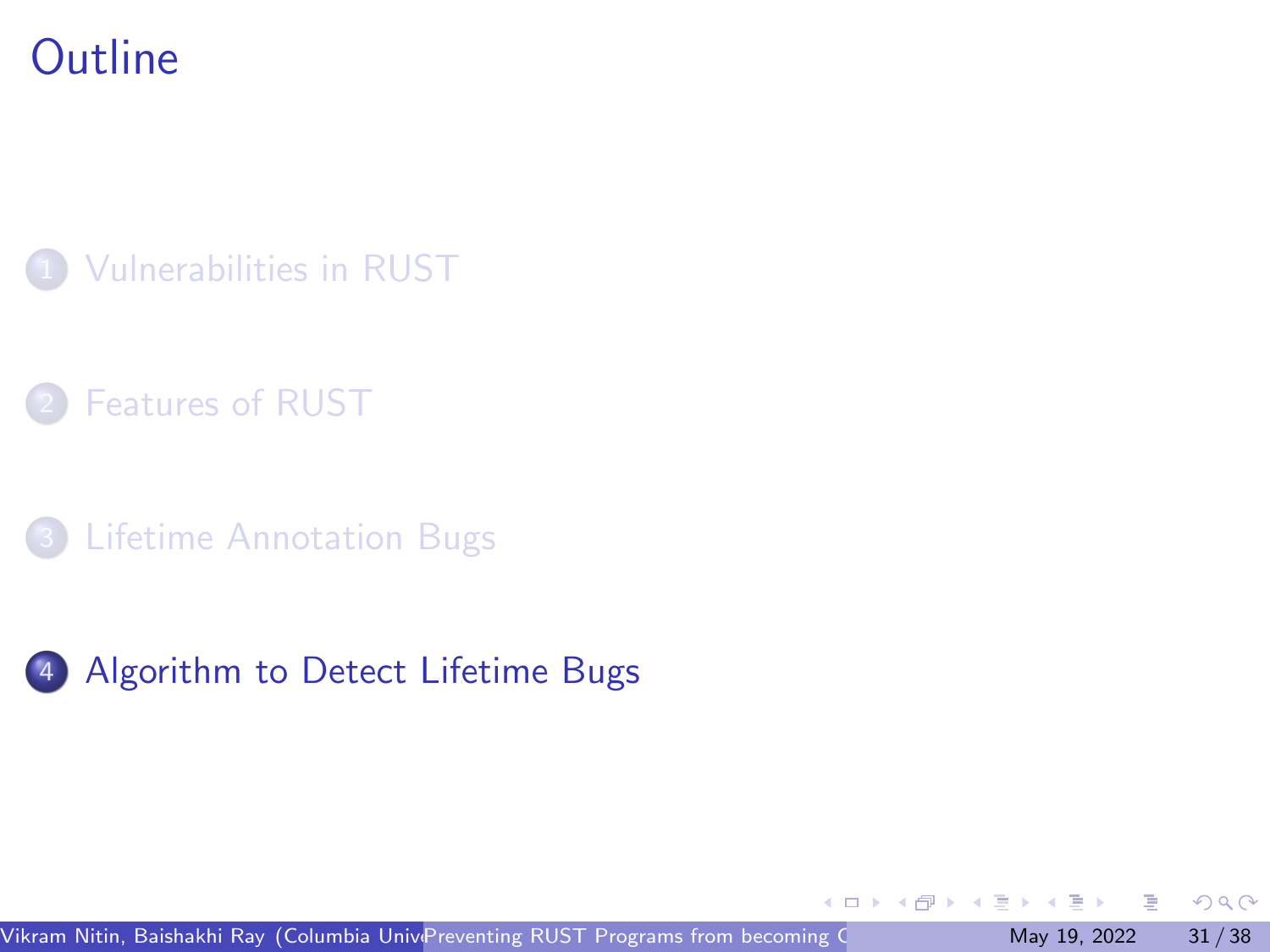# Algorithm to Detect Lifetime Bugs

We implement our analysis by building on the <code>Rudra</code> framework  $^3.$ 

The outline is as follows :

- Step 1: Find all structures with raw pointers
- Step 2: Find all functions where references to these structures are arguments, or returned.
- Step 3: Look for dataflows to/from the raw pointers inside.
- Step 4: Check for Type 1, Type 2, Type 3 lifetime bugs.

It is possible to have *false posititives* with this approach, but that is acceptable.

Vikram Nitin, Baishakhi Ray (Columbia University) [Preventing RUST Programs from becoming C Programs](#page-0-0) May 19, 2022 32 / 38

 $3B$ ae, Yechan, et al. "Rudra: Finding Memory Safety Bugs in Rust at the Ecosystem Scale."  $QQ$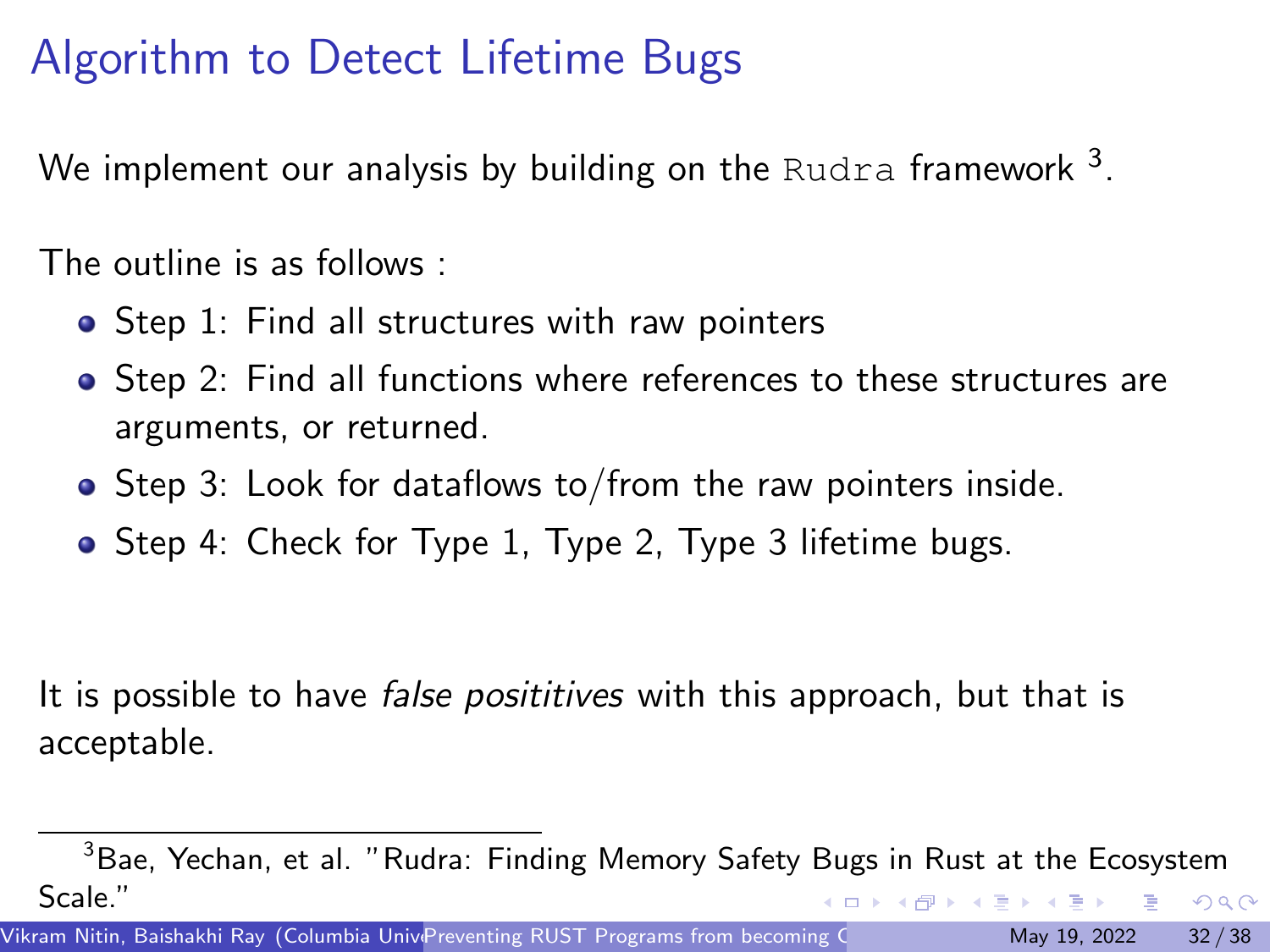## Toy Program

Has Type 1, Type 2 and Type 3 bugs

```
1 pub struct Record<'a> {
2 age: *mut i32, ...
\overline{3}4 impl<'a> Record<'a>{
5 fn set_age(&mut self, val: &mut i32) {
\text{self} \text{.} \text{age} = \text{val};7 }
8 fn get_age<'b>(&mut self) -> &'b mut i32 {
9 unsafe {&mut (*self.age)}
10 }
11 }
12 fn create<'a>(age: &'_ mut i32) -> Record<'a> {
13 return Record {age : age, ...}
14
```
 $\Omega$ æ.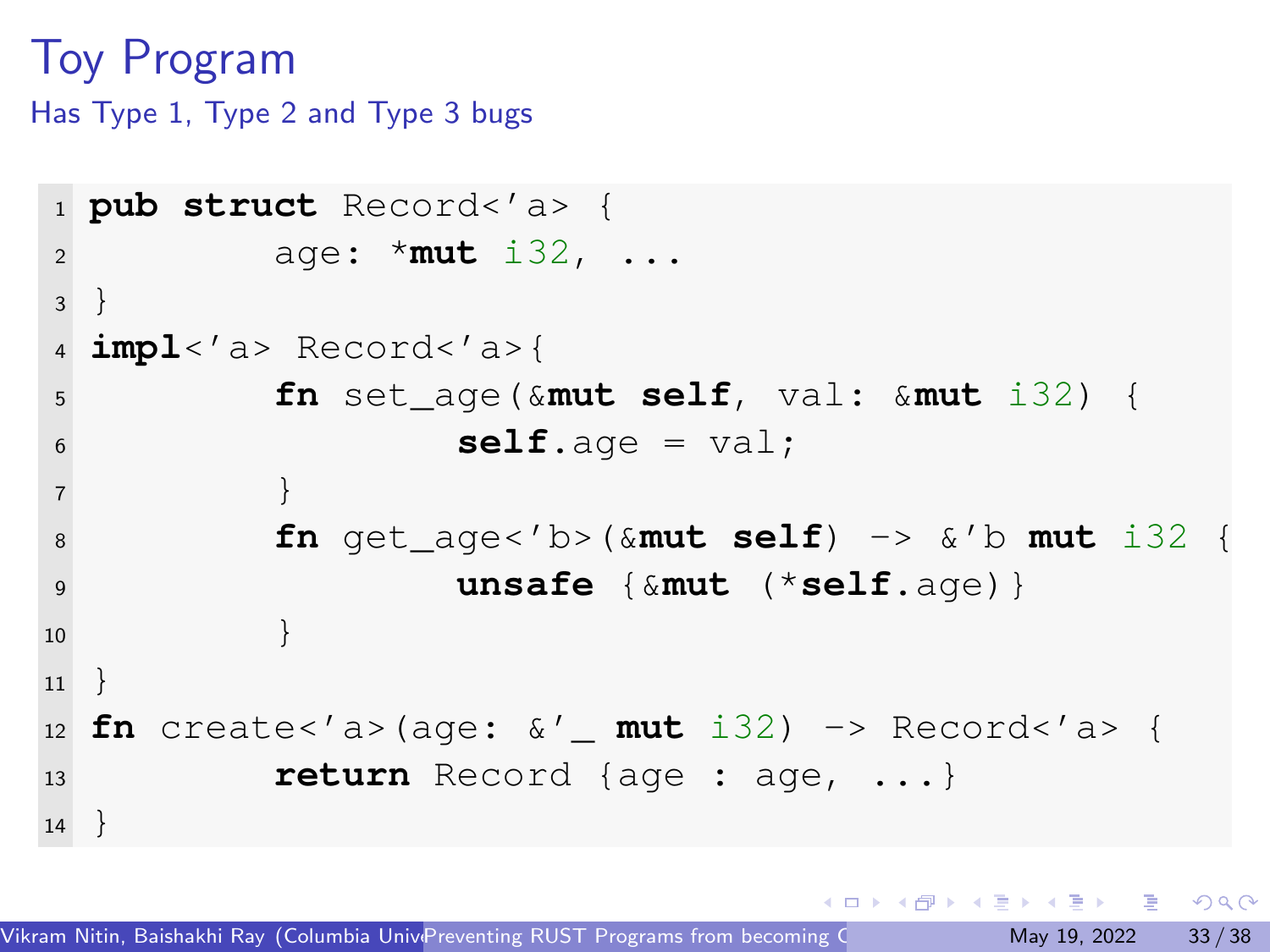## Algorithm to Detect Lifetime Bugs **Output**

Potential memory safety error! Func **"set\_age"** takes a reference to self, and the lifetime of the structure object containing a raw pointer is Some(Param(Plain('a#0))). But it also takes a reference with a different lifetime Implicit.

Potential memory safety error! Func "qet aqe" takes a reference to self with lifetime Implicit. But it returns a reference with a different lifetime Some(Param(Plain('a#0))).

Potential memory safety error! Func **"create"** returns a struct containing a raw pointer with lifetime Some(Param(Plain('a#0))). But it takes one or more input references, none of which has the same lifetime.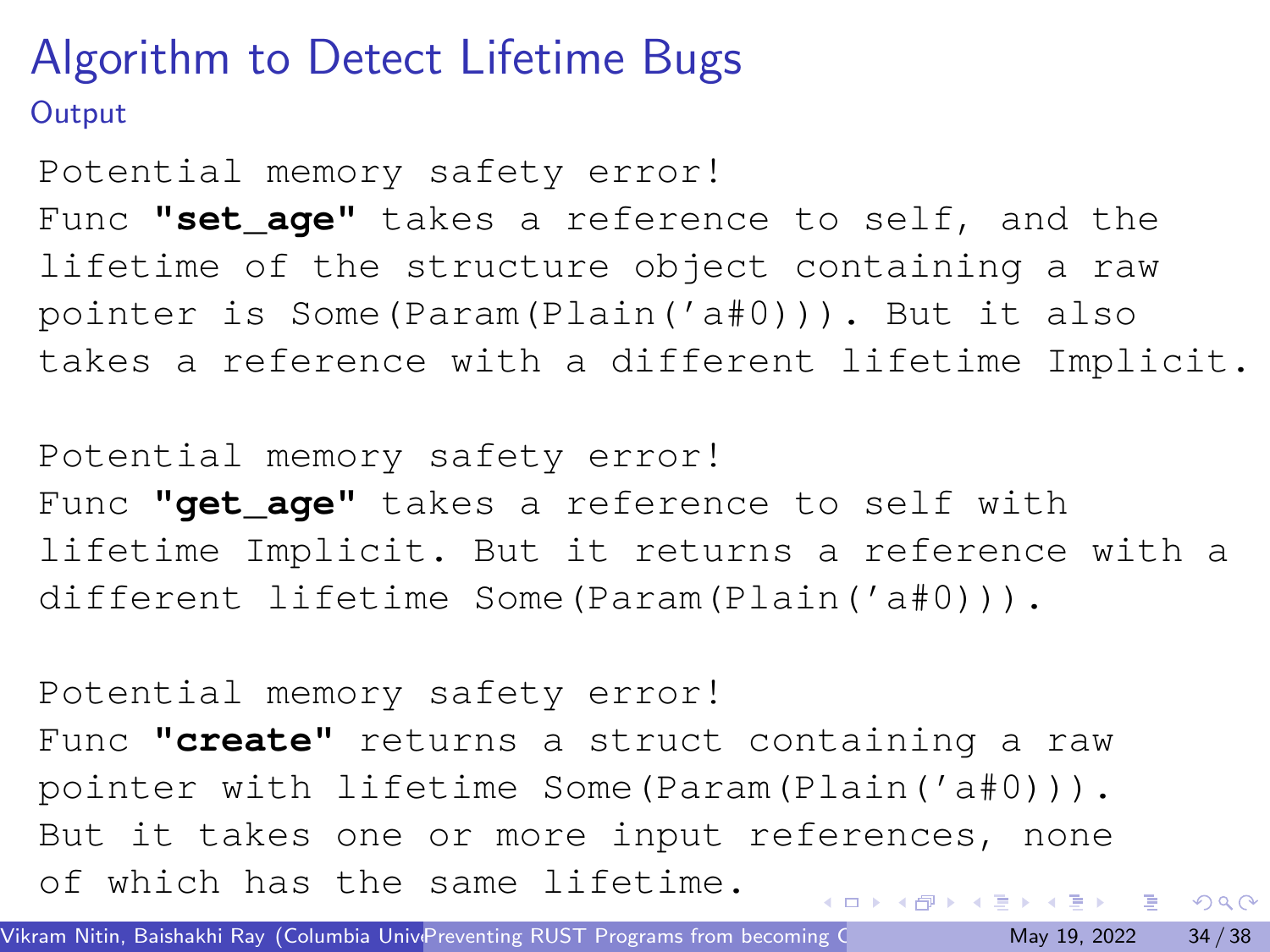This is a work in progress. Dataflow analysis isn't implemented yet :

- Step 1: Find all structures with raw pointers
- Step 2: Find all functions where references to these structures are arguments, or returned.
- Step 3: Look for dataflows to/from the raw pointers inside.
- Step 4: Check for Type 1, Type 2, Type 3 lifetime bugs.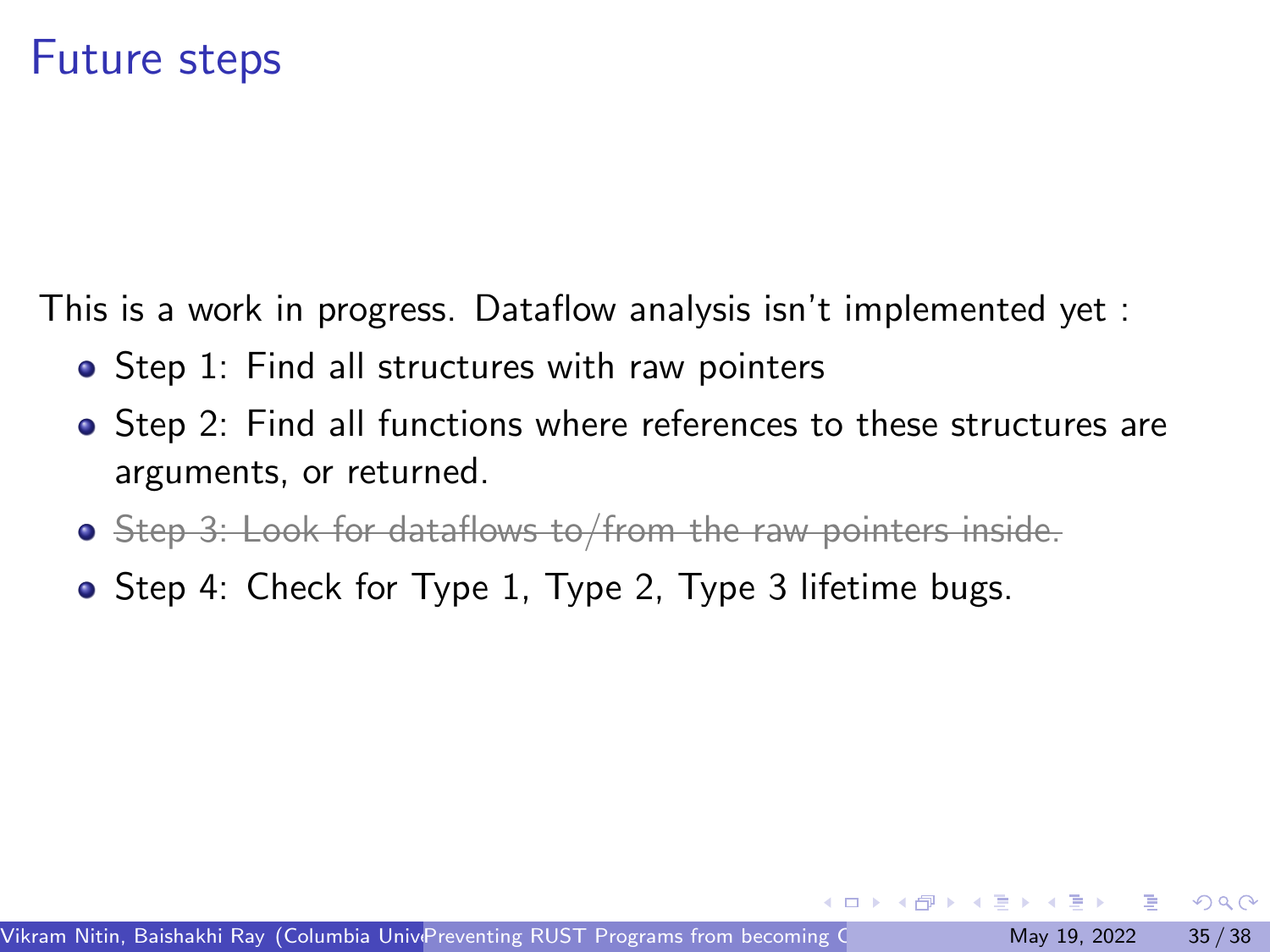# Future Steps



 $QQ$ 

KID KA KA SA KE KI E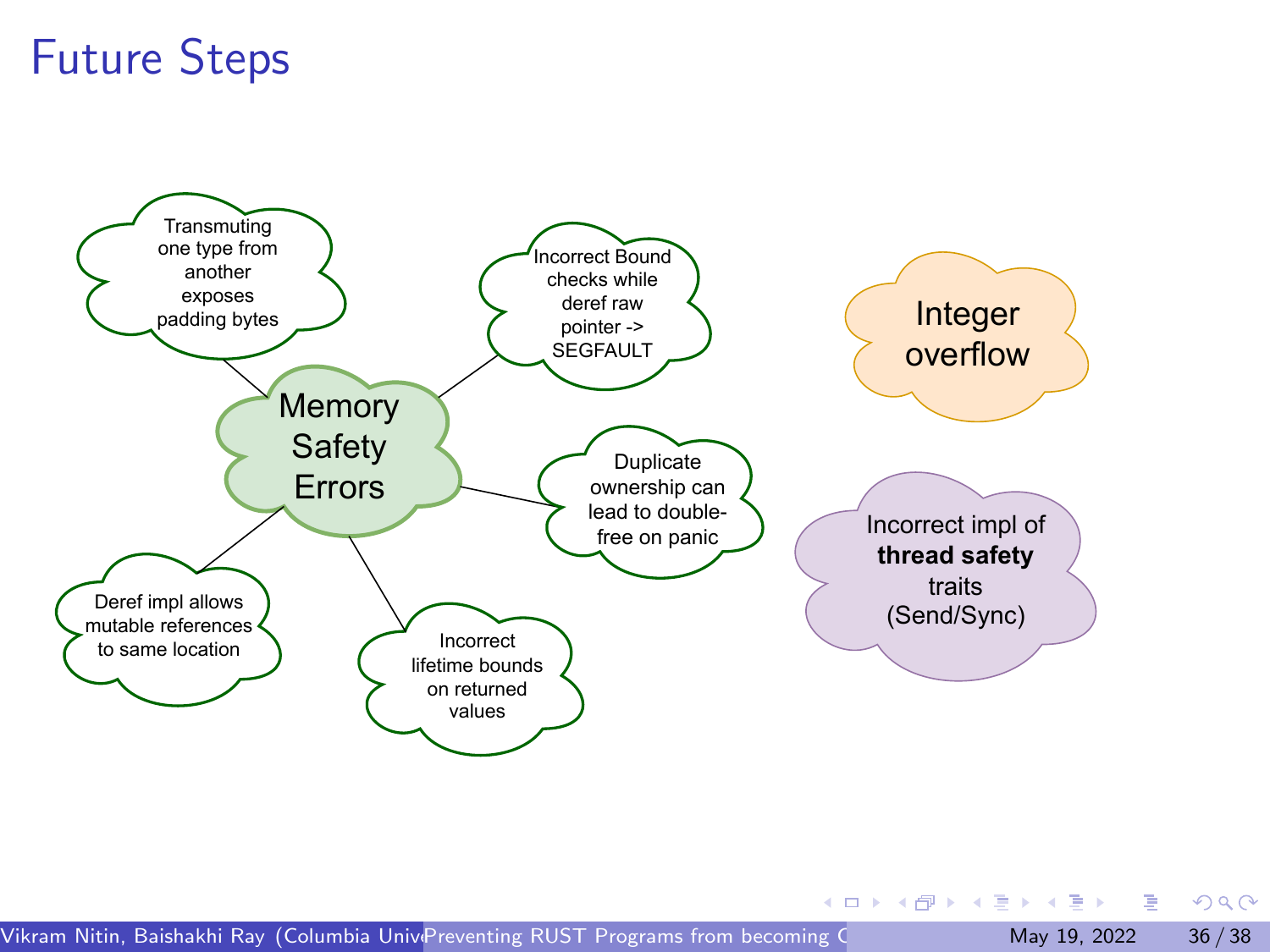# Thank You!

Vikram Nitin, Baishakhi Ray (Columbia Unive[Preventing RUST Programs from becoming C Programs](#page-0-0) May 19, 2022 37/38

 $\rightarrow$   $\rightarrow$   $\rightarrow$ 

重

 $299$ 

4 ロ ト 4 伺 ト 4 目